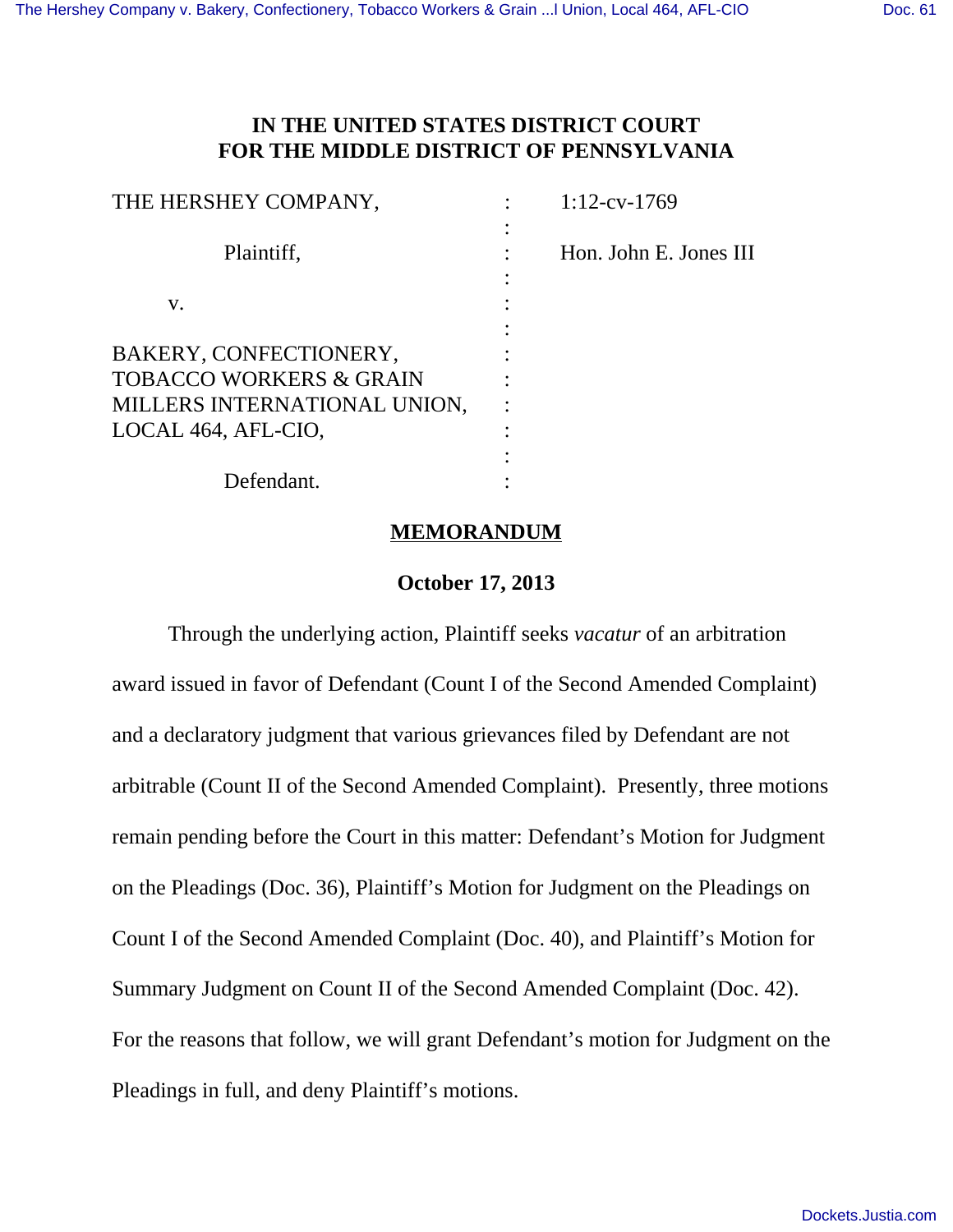## **I. BACKGROUND<sup>1</sup>**

The Hershey Company ("Hershey" or the "Company") and the Bakery, Confectionery, Tobacco Workers & Grain Millers International Union, Local 464, AFL-CIO (the "Union") are parties to a collective bargaining agreement ("CBA") executed in 2005. (Doc. 18-1, Ex. A). Relevantly, the CBA includes a grievance procedure, directing that "[i]f any dispute shall arise between the Employer and the Union, or its members, there shall be no suspension of work or slowdown on account of such difference or dispute, but such dispute shall be treated as a grievance and settled in accordance with the [outlined] procedure. . . ." (*Id.* ¶ 7(a)).

In light of the Company's decision to close its manufacturing facility at 19 East Chocolate Avenue, Hershey, and transfer certain operations to its West Hershey plant, both locations being within the Union's jurisdiction, the parties also executed a Memorandum of Agreement ("MOA") dated May 28, 2010. (Doc. 18- 1, Ex. B). The parties agreed that the MOA and its attachments would "amend, modify, and in some cases supersede the CBA," *(id.* ¶ 1), and "constitute[] the complete understanding between the Parties." (*Id.* ¶ 6(d)). The parties further agreed that the MOA would "be enforced pursuant to the grievance and arbitration

<sup>&</sup>lt;sup>1</sup> For purposes of this Section, in light of the standard of review applicable to motions for judgment on the pleadings, the facts are derived from the pleadings and exhibits attached thereto. *See Sikirica v. Nationwide Ins. Co.*, 416 F.3d 214, 220 (3d Cir. 2005).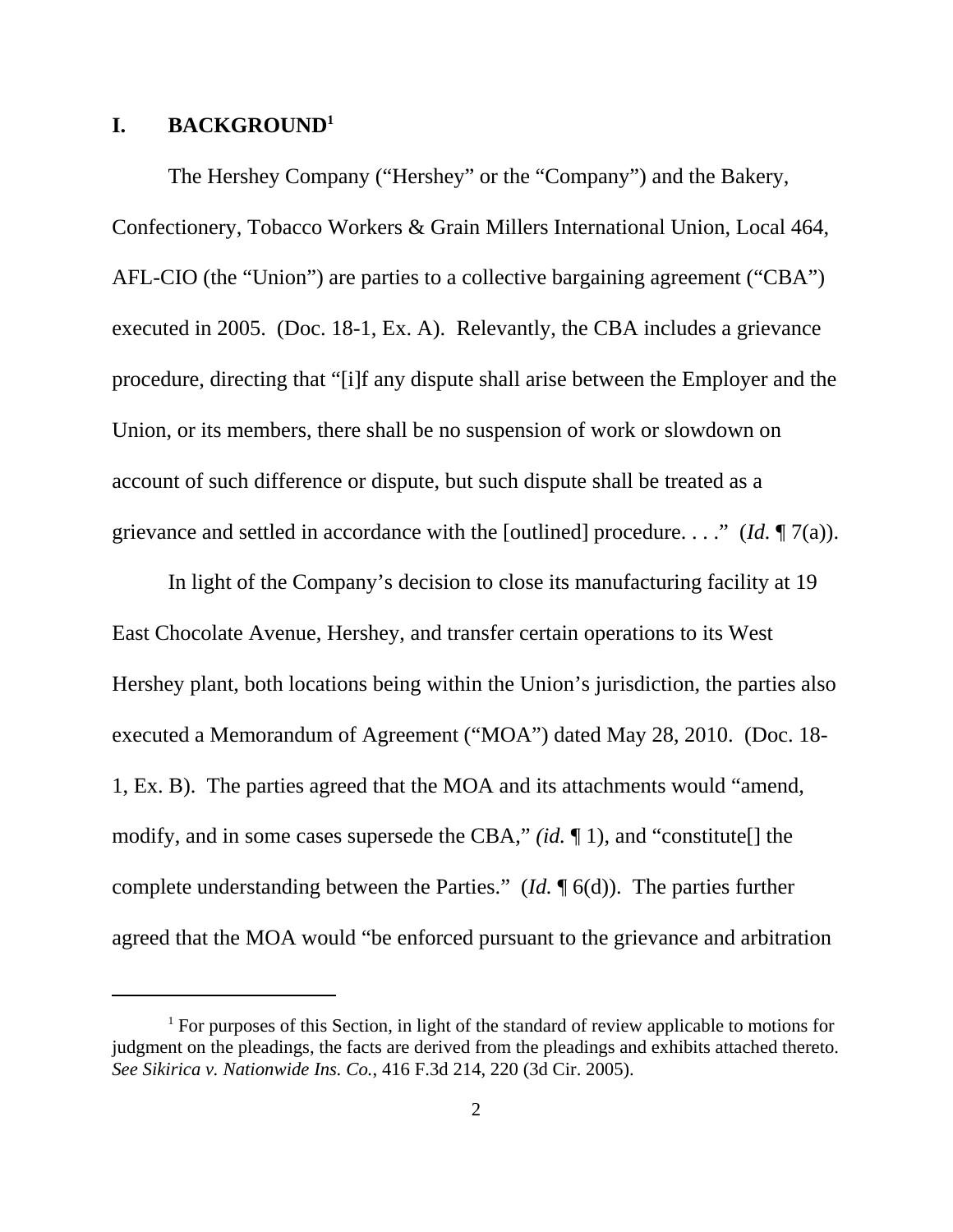procedures of the CBA, as amended by this [Memorandum of] Agreement." (*Id.* ¶ 6(e)).

The MOA incorporated various supplemental agreements, one of which was entitled Benefits Collaboration and included at Attachment I ("Attachment I"). (Doc. 18-1, Ex. B). This attachment provided, in general, that the Company would offer the same benefits plans to its unionized workforce as it does to its salaried employees, noting that any modification of benefits to salaried workers would also apply to those covering current and former hourly employees. (*Id.*). The list of benefits subject to change included "[e]mployee contributions to include tobaccofree differentials." (*Id.*). In addition, the attachment noted various exceptions to the rule that Hershey would implement a uniform medical benefits plan, namely that union members' cost-sharing percentage would not increase more than 2% per year and would not exceed 30% for the duration of the agreement, and that annual out-of-pocket maximums for certain medical plans would be capped. (*Id.*). As to general premium computation, Attachment I provided for a three-year smoothing calculation (Murphy Formula) and specified the methodology for determining the medical trend. (*Id.*). The attachment also instructed that the pre- and post-65 retiree medical contribution percentages and "frozen" contributions applying to existing retirees would remain unchanged, except for the overage amount, and that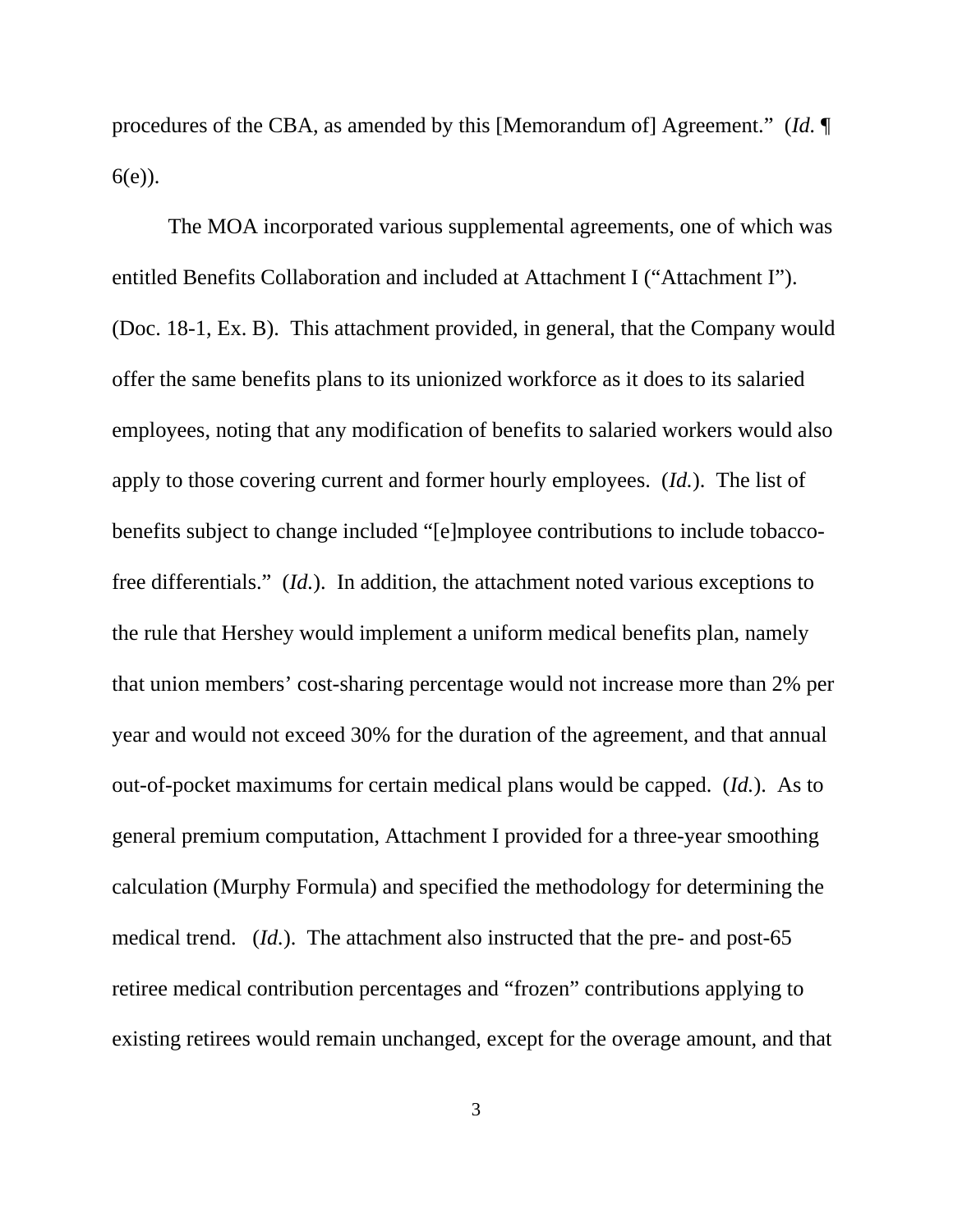active employees who are retiree medical eligible and retire while the agreement remains in effect will pay the same contribution percentage as all salaried pre- and post-65 retirees, plus an overage amount. (*Id.*). Significantly, the final clause of Attachment I directed that "any disputed amendments or changes that fall outside this Benefits Collaboration agreement will be subject to the grievance process set forth in paragraph 7 of [the CBA]." (*Id.*).

Subsequent to the execution of the MOA, in June 2010, Hershey mailed a flyer to its unionized employees notifying them that they must be tobacco-free by October 15, 2010. (Doc. 18,  $\P$  19).<sup>2</sup> On August 24, 2010, Hershey held an update meeting to discuss benefits plan changes for 2011 with the Union, at which it presented a document stating that "[t]obacco users will pay [an] additional \$25 monthly." (*Id.* ¶¶ 20-21). However, later, between October 18 and 20, 2010, Hershey distributed a 2011 Employee Benefit Guide to union employees, which explained that "employees who are tobacco-free will be rewarded by receiving a discount of \$25 per month on medical premiums–that's \$300 for the year." (*Id.* ¶ 22). Open enrollment for the 2011 benefits-plan year commenced on October 27, 2010, and the first payroll deductions for those health plans were levied in January

 $2$  Prior to May 2010 and continuing thereafter, Hershey had implemented a program as to its nonunion employees, whereby tobacco users paid a \$25 monthly fee in addition to their medical benefit premium, while non-users did not pay a fee. (Doc. 18, ¶¶ 17-18).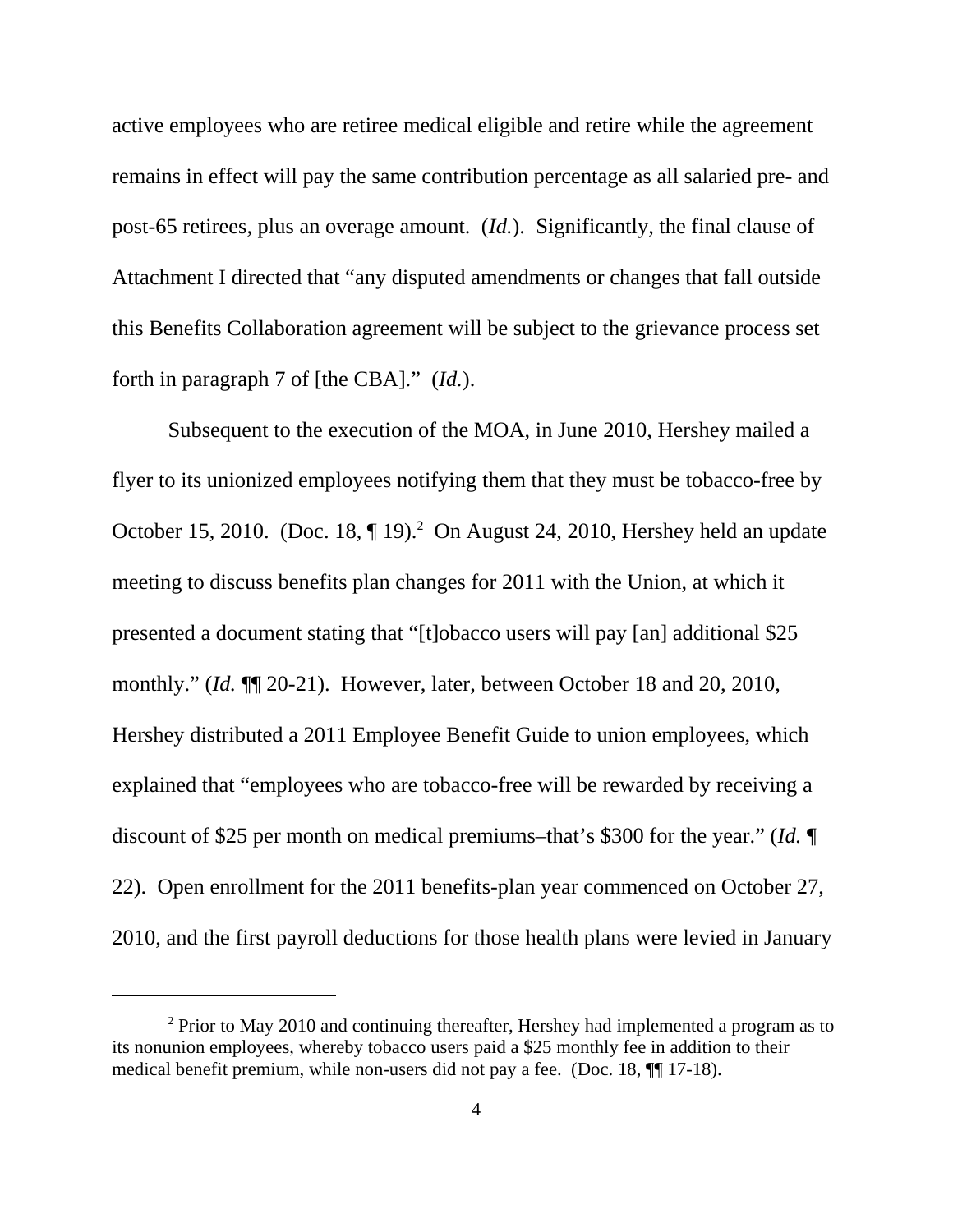2011. (*Id.* ¶¶ 23-24). Beginning in 2011, unionized tobacco users were assessed an additional \$25 monthly fee, while non-users were not. (*Id.* ¶¶ 24-25).

On January 21, 2011, the Union filed a grievance protesting the fee, alleging that Hershey had misled union members by representing that tobacco-free employees would be rewarded by receiving a discount of \$25 per month. (*Id.* ¶ 28). The parties followed the grievance process as set out in the CBA and convened an arbitration hearing on April 10, 2012. (*Id.* ¶ 29).

An opinion and arbitration award were issued on August 6, 2012, sustaining the grievance. (Doc. 18-3, Ex. F). As a preliminary matter, the arbitrator observed that the grievance disputed "the format of [the tobacco-free differential's] introduction as a promise of reduced cost of healthcare premiums[,]" and did not fundamentally challenge the Company's "contractual right to create and establish a tobacco-free differential." (*Id.* at 9). Referencing the materials disseminated to union members in June and October 2010, the arbitrator reasoned that the Company promoted the differential "as a reward and a discount for tobacco-free employees," but that the monthly charge assessed to tobacco users, over and above base premiums, amounted to a penalty. (*Id.*). In this regard, he noted that the premiums were calculated inclusive of claims filed by all insureds – those who used tobacco and those who did not – concluding that tobacco-free employees, by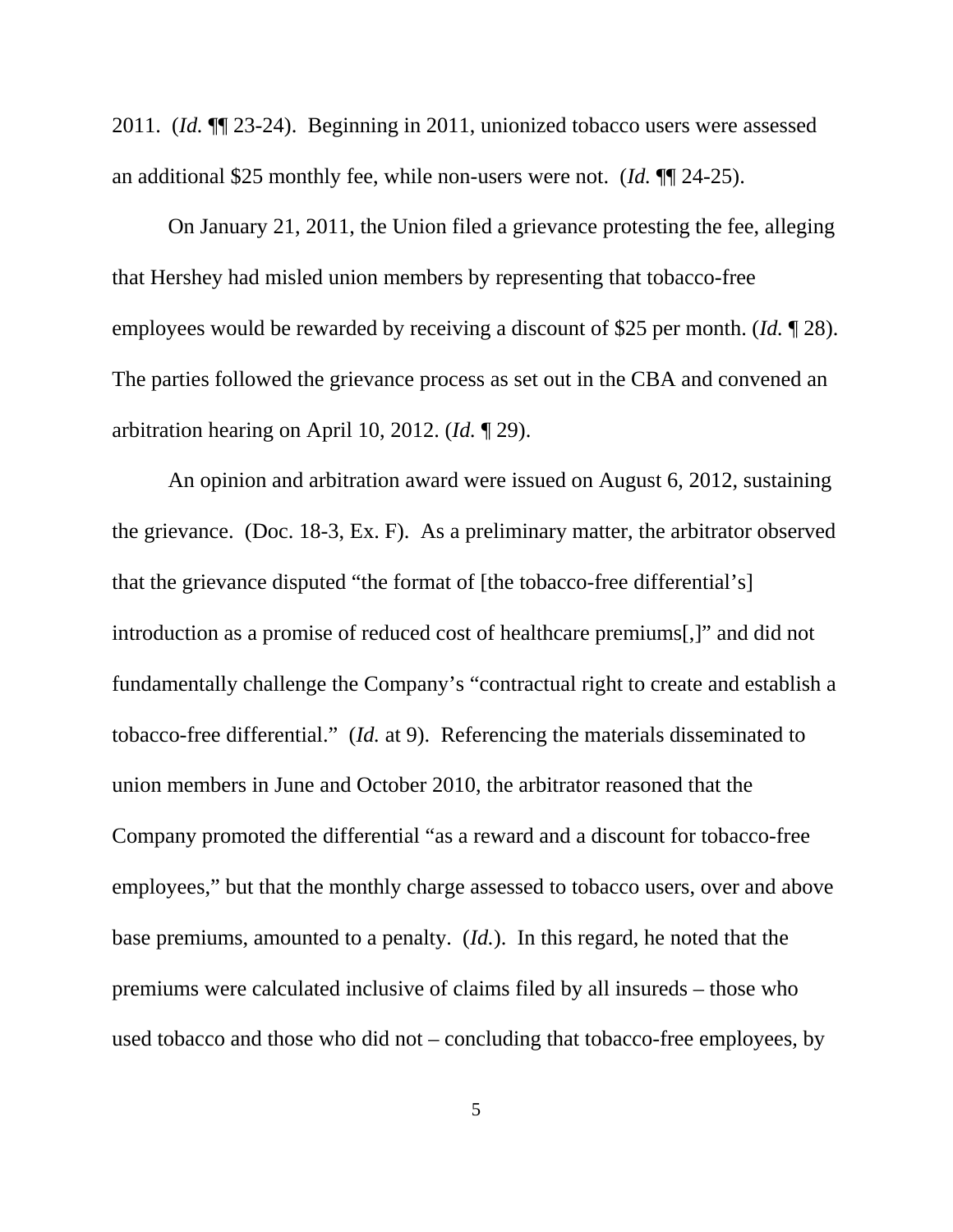paying this rate, were not receiving a reduction as promised. Accordingly, the arbitrator rejected Hershey's argument that tobacco-free employees enjoy a discount by not paying the fee, explaining that "the non-smokers [sic] rate is the normal rate." (*Id.* at 10). The arbitrator additionally noted that Hershey did not dispute that some union members may have given up their right to use tobacco in light of the advertised discount, (*id.* at 8), and also that, by such inducement, the Company would have enjoyed the benefits of a healthier workforce, resulting in reduced claims. (*Id.* at 10).

By way of conclusion, the arbitrator stated that Hershey had violated Attachment I of the MOA by "establishing and implementing a tobacco-free differential not in conformity with or consideration of the manner by which healthcare insurance rates are determined." (*Id.*). The arbitrator ordered that employees who were induced to and did qualify for the reduced premium by October 15, 2010 "shall be reimbursed by cash or credit, pro-rata, the \$300.00 rewarded discount" from the standard rate of the benefit plan selected. (*Id.* at 11). Nonetheless, he rejected the claim that tobacco users who paid the fee should be reimbursed, reasoning that such assessment was within the purview of the Company pursuant to the contribution differentials clause of Attachment I. (*Id.* at 10).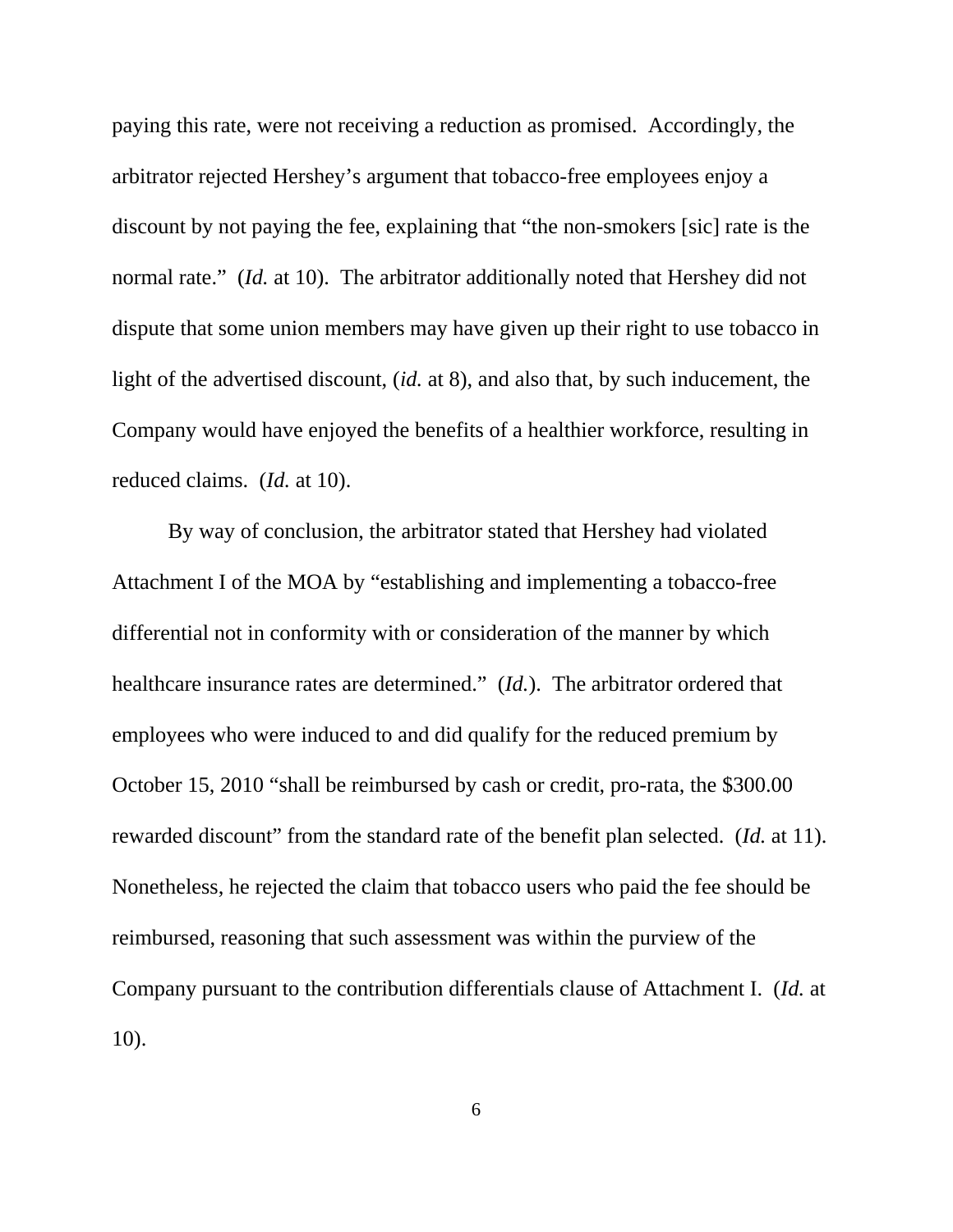The Union thereafter lodged two further grievances pertaining to the assessment of fees to tobacco users: one filed on September 10, 2012 ("2012 Tobacco-Free Grievance") and the other on October 23, 2012 ("2013 Tobacco-Free Grievance"). (Doc. 18,  $\P$  43, 50). The first protested a \$35 per month penalty assessed to tobacco users and introduced in plan year 2012, and the second anticipated the application of a similar fee in plan year 2013. (*Id.* ¶¶ 44, 51). These fees were applicable to both union and nonunion employees. (*Id*. ¶¶ 45, 52). In 2011, Hershey had distributed an employee benefits guide stating that, as to plan year 2012, "[i]f you use tobacco you will pay an additional \$35 per month for your medical benefits." (*Id.* ¶ 48). Both grievances averred that the penalty violated the tobacco-free differential of Attachment I and also the August 6, 2012 arbitration award. (*Id.* ¶¶ 44, 51).

In addition, the Union filed three other relevant grievances, which did not pertain to the tobacco-free differential. On October 26, 2011, the Union filed a grievance challenging certain provisions of Hershey's 2012 benefits plans ("2012 Healthcare Grievance"), specifically asserting that the plan violated the CBA by

- 1. Increas[ing] . . . employee cost-sharing over and above the limits set forth in the Agreements.
- 2. [Utilizing a]rbitrary and capricious trending and other methodology in determining the premiums.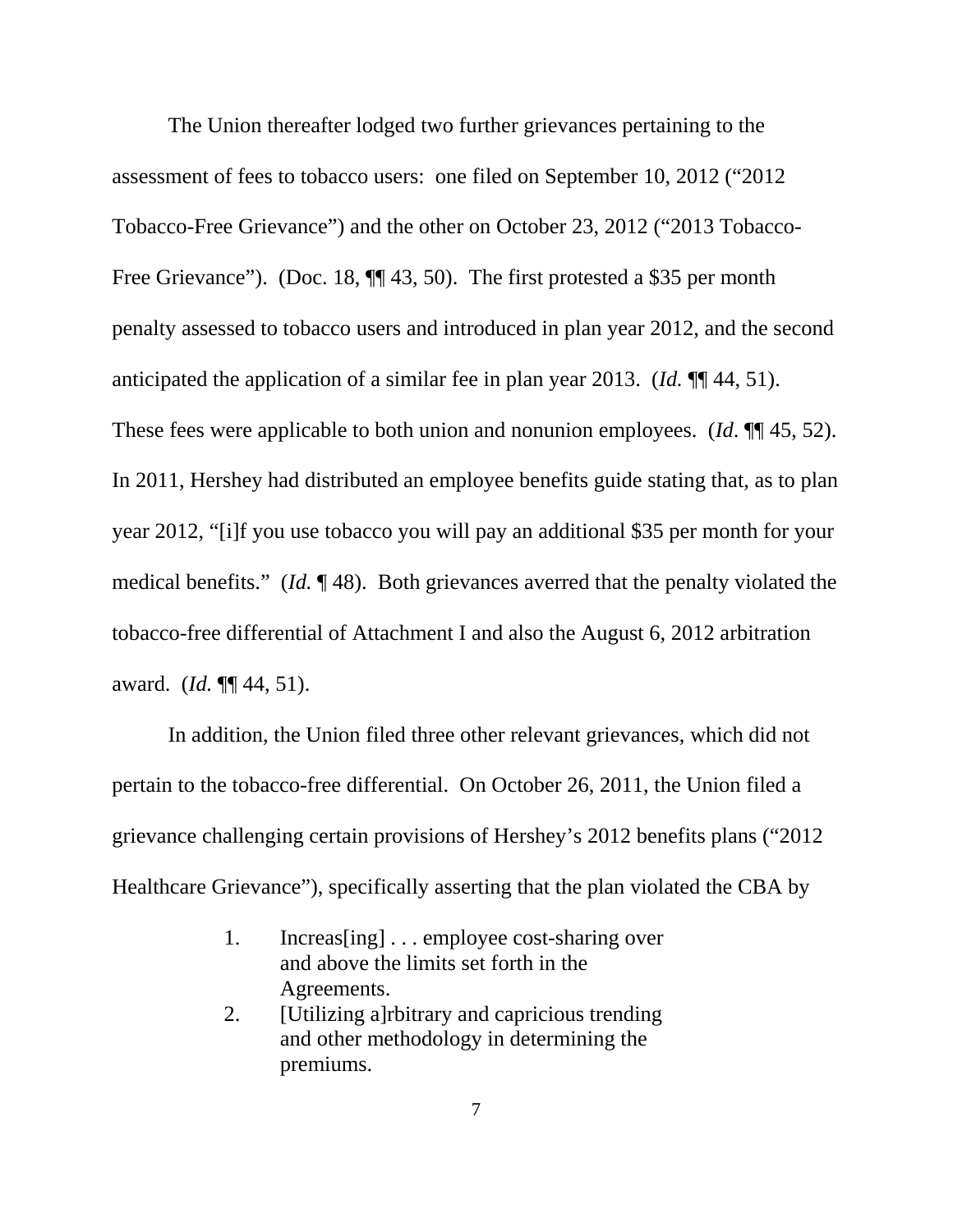- 3. Failing to provide plan designs for bargaining unit employees and bargaining unit retirees as required under the Agreements.
- 4. Violati[ng] . . . terms and conditions applicable to retirees who are eligible for retiree healthcare.

(Doc. 18-4, Ex. J). On October 23, 2012, the Union lodged a grievance in protest of the 2013 benefits plan ("2013 Healthcare Grievance"), which grievance omitted the claim concerning the Company's failure to provide appropriate plan designs for bargaining unit employees and retirees but, otherwise, was similar to the 2012

Healthcare Grievance. (Doc. 18-4, Ex. K).

On February 14, 2012, the Union filed a grievance asserting that Hershey's

Wellness Program violated Attachment I "by not including all eligible participants"

("Wellness Program Grievance"). (Doc. 18-4, Ex. L).<sup>3</sup>

Hershey commenced the present action against the Union on September 5,

2012, by filing a Complaint and Petition to Vacate Arbitration Award (Doc. 1).

<sup>&</sup>lt;sup>3</sup> This grievance was referred to arbitration, and a decision and award were issued on March 14, 2013 in favor of the Union. (Doc. 30-3, Ex. 3). The arbitrator observed that, under Attachment I of the MOA, the Company was required to provide the same benefits to "current and former hourly employees" as it does to salaried employees and found that the term "former hourly employee<sup>[]"</sup> included retirees under the age of 65 ("pre-65s") based on the bargaining history between Hershey and the Union. (*Id.* at 10). By not providing the same Wellness Program to pre-65s, the arbitrator concluded, Hershey was violating the MOA. (*Id.*).

Notably, the arbitrator clarified that the substantive arbitrability of the grievance was not before him, and accordingly, he declined to address this issue, assuming arbitrability. (*Id.* at 2).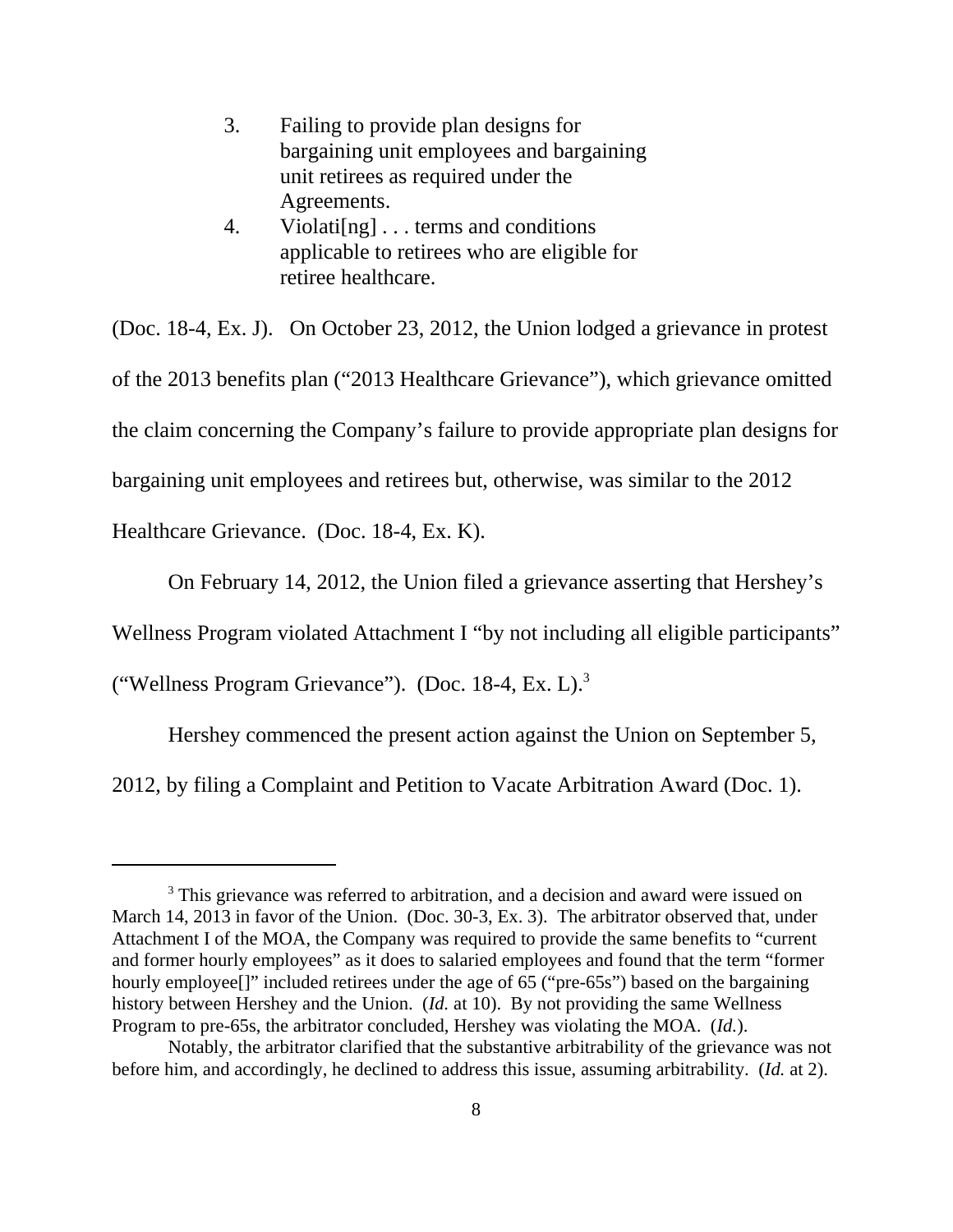Hershey filed a First Amended Complaint (Doc. 2) on September 12, 2012, and with leave of Court, filed a Second Amended Complaint (Doc. 18) on December 21, 2012. That Complaint sought *vacatur* of the tobacco-free arbitration award (Count I) and declaratory judgment that the 2012 and 2013 tobacco-free grievances and the healthcare and wellness program grievances (the "Attachment I Grievances") were not subject to arbitration (Count II).

Soon thereafter, the Union filed a Motion to Dismiss (Doc. 19), and, after full briefing, this Court held oral argument on the motion. Following argument, we issued an order (Doc. 29), explaining that it would be premature to render a final ruling at the 12(b)(6) stage, denying the Union's Motion to Dismiss as moot, and ordering the Union to file an answer to Hershey's Second Amended Complaint.

The Union filed an Answer (Doc. 30) on May 13, 2013, and, on July 17, 2013, a Motion for Judgment on the Pleadings (Doc. 36), along with a supporting brief (Doc. 37). On July 19, 2013, Hershey filed a Motion for Judgment on the Pleadings on Count I of the Second Amended Complaint (Doc. 40) and a brief in support (Doc. 41), as well as a Motion for Summary Judgment on Count II of the Second Amended Complaint (Doc. 42), accompanied by a brief (Doc. 43) and a Statement of Facts (Doc. 44). At this time, all motions have been fully briefed and are ripe for review.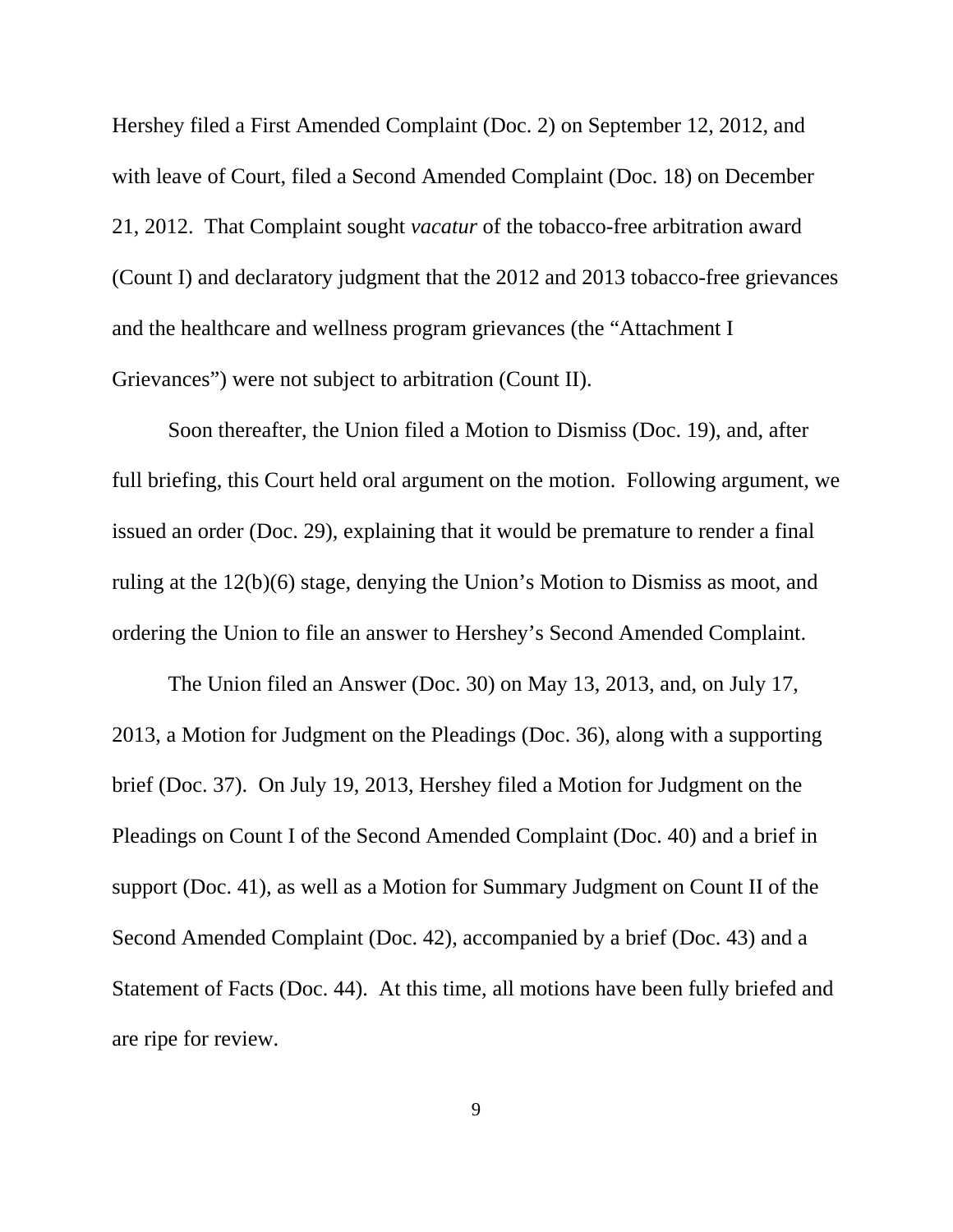### **II. STANDARDS OF REVIEW**

As to the motions for judgment on the pleadings, Federal Rule of Civil Procedure 12(c) provides that "[a]fter the pleadings are closed – but early enough not to delay trial – a party may move for judgment on the pleadings." FED. R. CIV. P. 12(c). The moving party must clearly establish that no material issues of fact exist and that it is entitled to judgment as a matter of law. *See Rosenau v. Unifund Corp.*, 539 F.3d 218, 221 (3d Cir. 2008) (quoting *Jablonski v. Pan Am. World Airways, Inc.*, 863 F.2d 289, 290 (3d Cir. 1988)). We consider the facts, as presented in the pleadings, and the inferences to be drawn therefrom, in the light most favorable to the nonmovant. *See Sikirica v. Nationwide Ins. Co.*, 416 F.3d 214, 220 (3d Cir. 2005).

Similarly, summary judgment should be granted if the record establishes "that there is no genuine dispute as to any material fact and the movant is entitled to judgment as a matter of law." FED. R. CIV. P. 56(a). A dispute is "genuine" only if there is a sufficient evidentiary basis for a reasonable jury to find for the non-moving party, and a fact is "material" only if it might affect the outcome of the action under the governing law. *See Sovereign Bank v. BJ's Wholesale Club, Inc.*, 533 F.3d 162, 172 (3d Cir. 2008) (citing *Anderson v. Liberty Lobby, Inc*, 477 U.S. 242, 248 (1986)). Unlike in the Rule 12(c) context, a court may consider evidence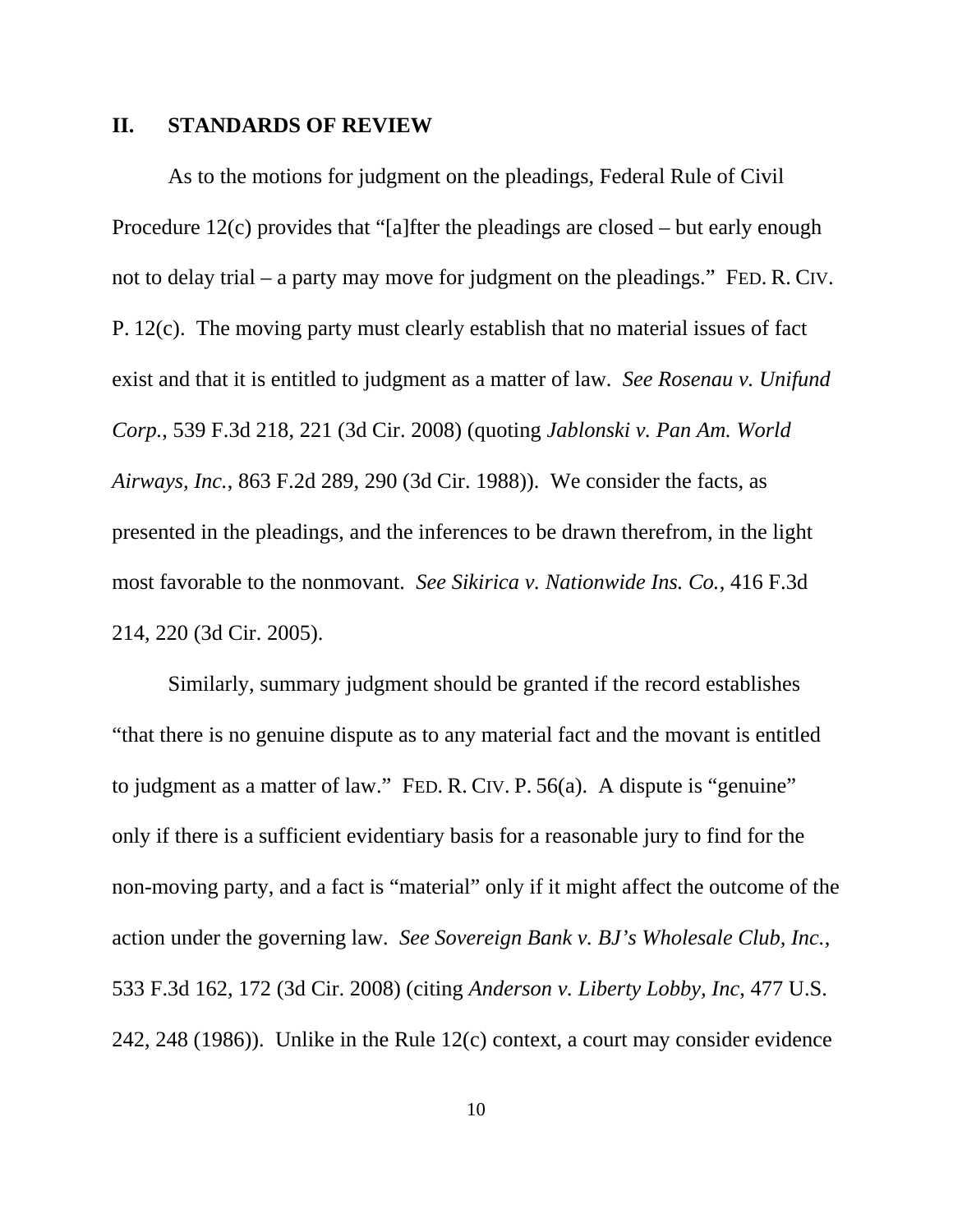outside of the pleadings. *See, e.g.*, FED. R. CIV. P. 12(d) (stating that a motion styled under Rule12(c) must be treated as a summary judgment motion if "matters outside the pleadings are presented to and not excluded by the court"). We view the facts and all reasonable inferences therefrom in the light most favorable to the nonmoving party. *See Montone v. City of Jersey City*, 709 F.3d 181, 189 (3d Cir. 2013); *see also Marino v. Indus. Crating Co.*, 358 F.3d 241, 247 (3d Cir. 2004) ("In considering a motion for summary judgment, a . . . court may not make credibility determinations or engage in any weighing of the evidence; instead, the non-moving party's evidence 'is to be believed and all justifiable inferences are to be drawn in his favor.'" (quoting *Anderson*, 477 U.S. at 255)).

#### **III. DISCUSSION**

In Count I of the Second Amended Complaint, Hershey petitions for *vacatur* of the August 6, 2012 arbitration award on the basis that the arbitrator had exceeded his powers and that the award, rather than drawing its essence from the contract, "reflects the arbitrator's own notions of industrial justice." *Eastern Assoc'd Coal Corp. v. Mine Workers of Am., Dist. 17*, 531 U.S. 57, 62 (2000) (citation and internal quotation marks omitted). In Count II, Hershey seeks declaratory judgment that the grievances lodged with respect to its benefits plan changes and the implementation thereof are substantively nonarbitrable. We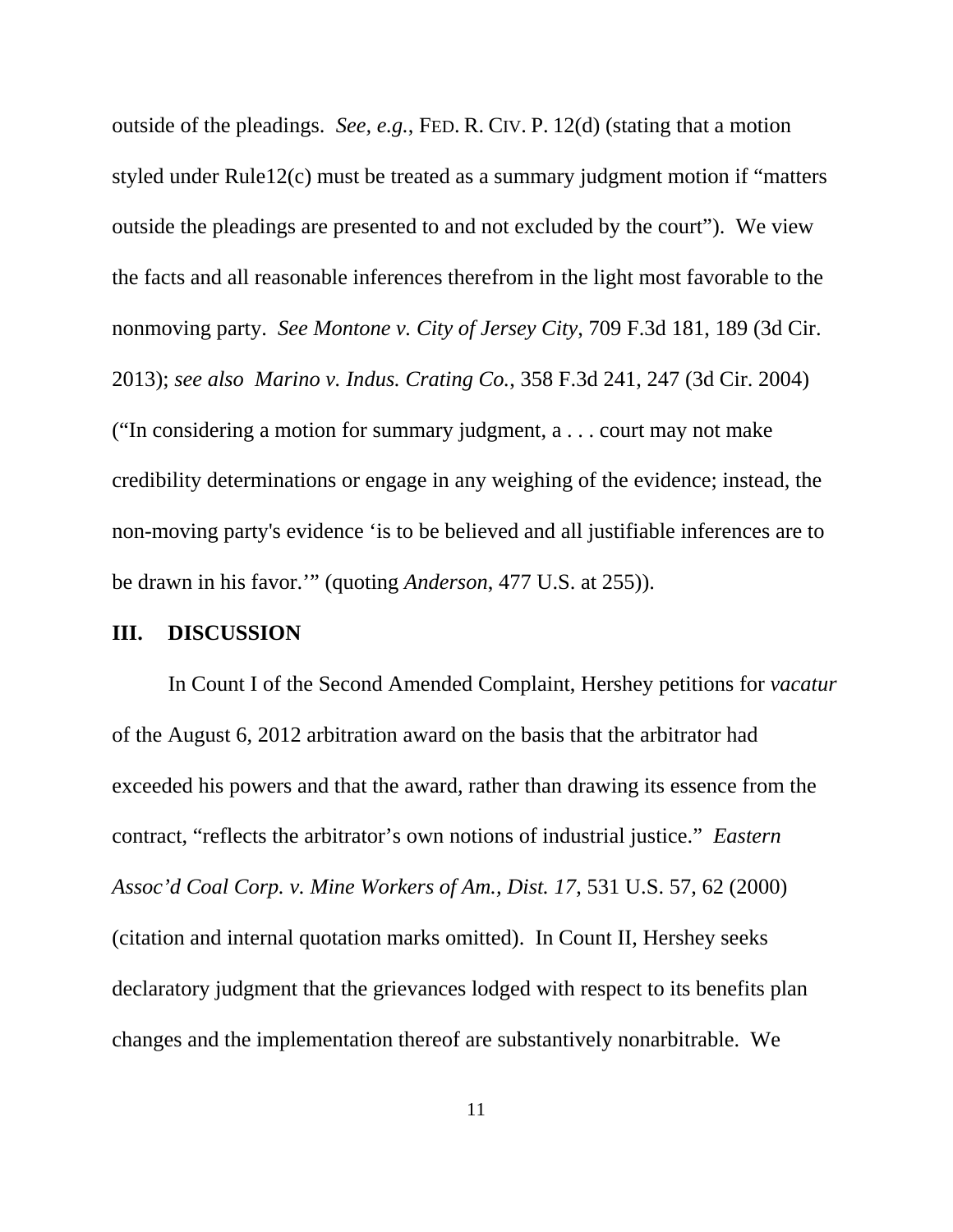address each of these counts – and the relevant motions – *seriatim*.

### **A. Petition to Vacate Arbitration Award**

In support of its Motion for Judgment on the Pleadings, the Union argues that the arbitration award is supported by the terms of the MOA, observing that the arbitrator's opinion referred to the language of Attachment I (*e.g.*, concerning the calculation of premiums and the smoothing formula), the informational materials Hershey provided to the Union and its members, and the parties' bargaining history in interpreting the phrase "tobacco-free differential."

 Hershey counters that the award was not based on a determination of the meaning of "tobacco-free differential," explaining that the grievance, and, hence the award, was based on communications outside of Attachment I. Hershey contends that such communications are irrelevant because there was no evidence than any union member had been induced to cease using tobacco as a result of the disseminated materials; in fact, the Company asserts, the 2011 enrollment packet advertising the discount was distributed starting October 18, 2011, which was after the date employees were required to be tobacco free in order to take advantage of the benefit. (Doc. 18, ¶ 19) (stating that Hershey mailed union members a circular in June 2010, indicating that they must be tobacco free by October 15, 2010).

In advancing its own motion on the pleadings, Hershey centrally argues that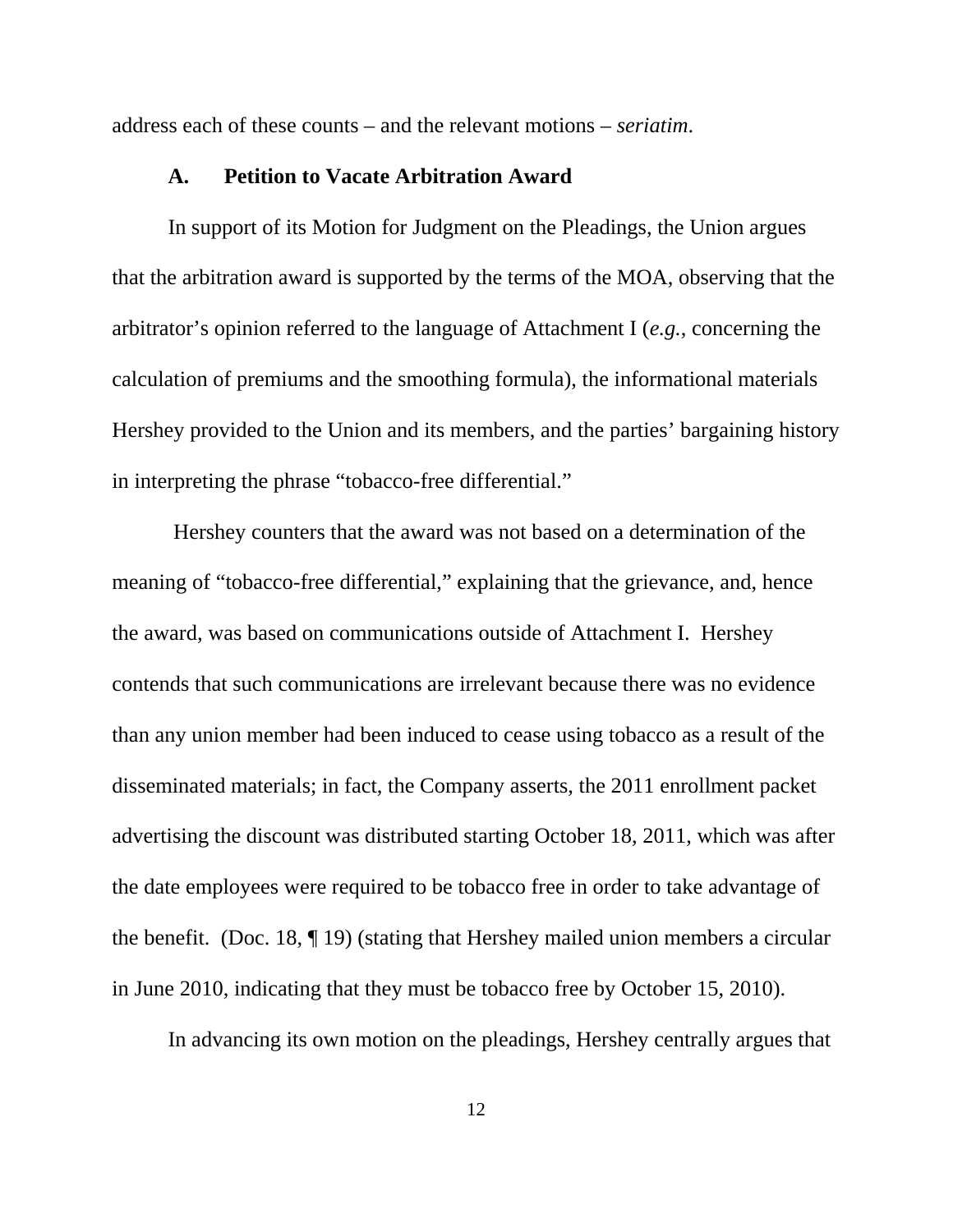the arbitration award, requiring the Company to provide a reimbursement to union employees which its plans do not require it to provide to nonunion employees, violates the MOA's directive that the medical benefits provided to union members "will be the same" as those in effect for salaried workers. Accordingly, Hershey contends that the award cannot "in any rational way be derived from the agreement[.]" *United Transp. Union Local 1589 v. Suburban Transit Corp.*, 51 F.3d 376, 380 (3d Cir. 1995) (quoting *Tanoma Mining Co. v. Local Union No. 1269*, 896 F.2d 745, 748 (3d Cir. 1990) (emphasis omitted).

By way of response, the Union emphasizes that it is Hershey – not the arbitrator – that has created an inconsistency by electing not to reimburse tobaccofree salaried workers. Put another way, the Union asserts that "Hershey cannot simply justify its breach of Attachment I's terms by relying on what it does with non-union employees who do not have the benefit of a negotiated collective bargaining agreement[.]" (Doc. 47, at 13).

In a proceeding to vacate an arbitration award, this Court's review is "exceedingly narrow," and we must affirm where the award has some support in the record and does not manifestly disregard the law. *Eichleay Corp. v. Int'l Ass'n of Bridge, Structural & Ornamental Iron Workers*, 944 F.2d 1047, 1056 (3d Cir. 1991) (citation and footnote omitted). More particularly, an arbitration award must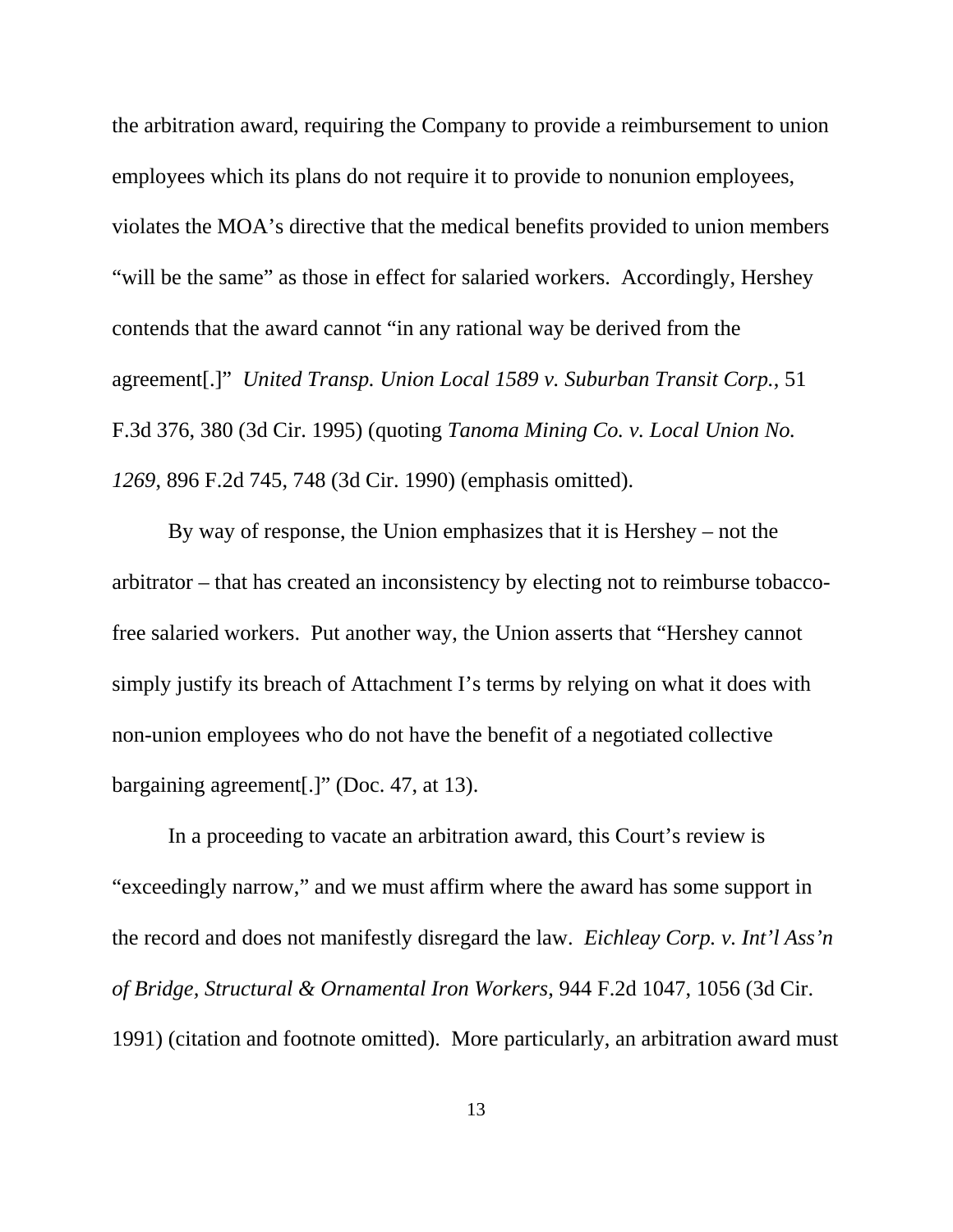stand if it "draws its essence from the collective bargaining agreement," *Akers Nat'l Roll Co. v. United Steel, Paper & Forestry, Rubber, Mfg., Energy, Allied Indus. & Service Workers Int'l Union*, 712 F.3d 155, 160 (3d Cir. 2013) (quoting *United Paperworkers Int'l Union v. Misco, Inc.*, 484 U.S. 29, 36 (1987)) (internal quotation marks omitted), that is, "if the interpretation can in any rational way be derived from the agreement, viewed in the light of its language, its context, and any other indicia of the parties' intention." *Id.* (quoting *Ludwig Honold Mfg. Co. v. Fletcher*, 405 F.2d 1123, 1128 (3d Cir. 1969)). Mindful that the parties have bargained for an arbitrator's assessment, the arbitration award should stand, and a court should not vacate an award based on a differing perception. *See Roberts & Schaefer Co. v. Local 1846, United Mine Workers of Am.*, 812 F.2d 883, 885 (3d Cir. 1987). *See generally United Steelworkers of Am. v. Enterprise Wheel & Car Corp.*, 363 U.S. 593, 596 (1960) ("The refusal of courts to review the merits of an arbitration award is the proper approach to arbitration under collective bargaining agreements. The federal policy of settling labor disputes by arbitration would be undermined if courts had the final say on the merits of the awards."). Thus, we have upheld arbitration awards even where they appeared "dubious," and the court would have reached a different result. *Roberts & Schaefer Co.*, 812 F.2d at 885 (internal quotation marks omitted).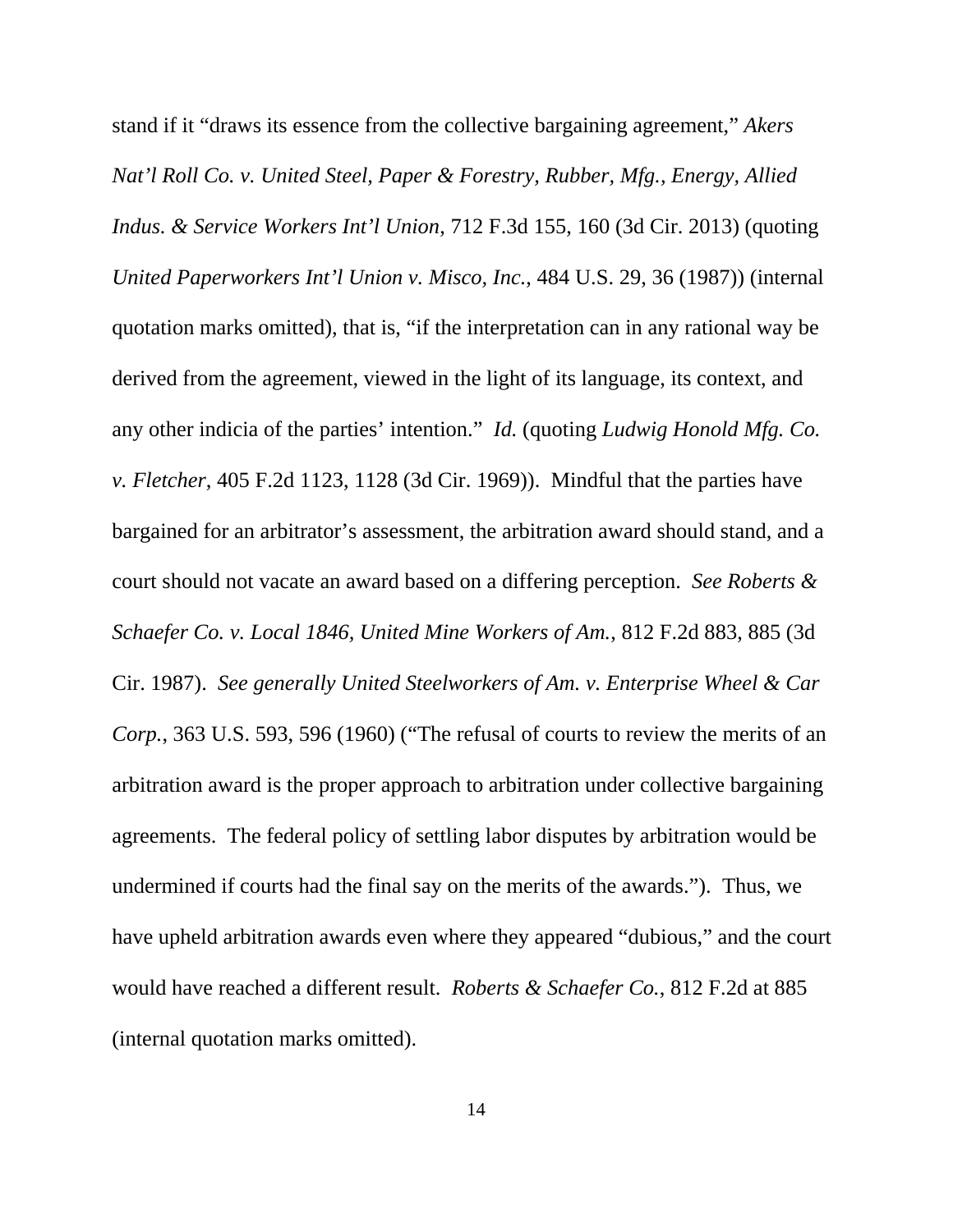Bearing this extremely high threshold in mind and attentive to our mandate to exercise judicial restraint, we cannot conclude that the arbitrator's award evidences "a manifest disregard of the agreement, totally unsupported by principles of contract construction" so as to warrant *vacatur*. *Ludwig*, 405 F.2d at 1128. The award reflects the arbitrator's determination that, as memorialized in Attachment I, the Company's anti-tobacco initiative was promoted and understood as an incentive and not a penalty-based program. As evidence of the parties' intent, the award cites materials circulated by Hershey, announcing that tobacco-free employees would be rewarded by receiving a discount on monthly premiums. Because tobacco-free employees were required to pay the full premium rate, the arbitrator concluded that the Company failed to provide the contemplated reduction to tobacco-free union members.

As to Hershey's argument that implementing the arbitrator's decision would violate the MOA by providing benefits to union members that are not "the same as" those provided to salaried employees, we agree with the Union that it is Hershey's treatment of salaried employees that would create disparity. Indeed, the arbitrator's ruling does not prohibit Hershey from providing a pro-rated, \$300 reimbursement to every tobacco-free employee – both union and nonunion – a course that would resolve the inconsistency that Hershey now attempts to use as a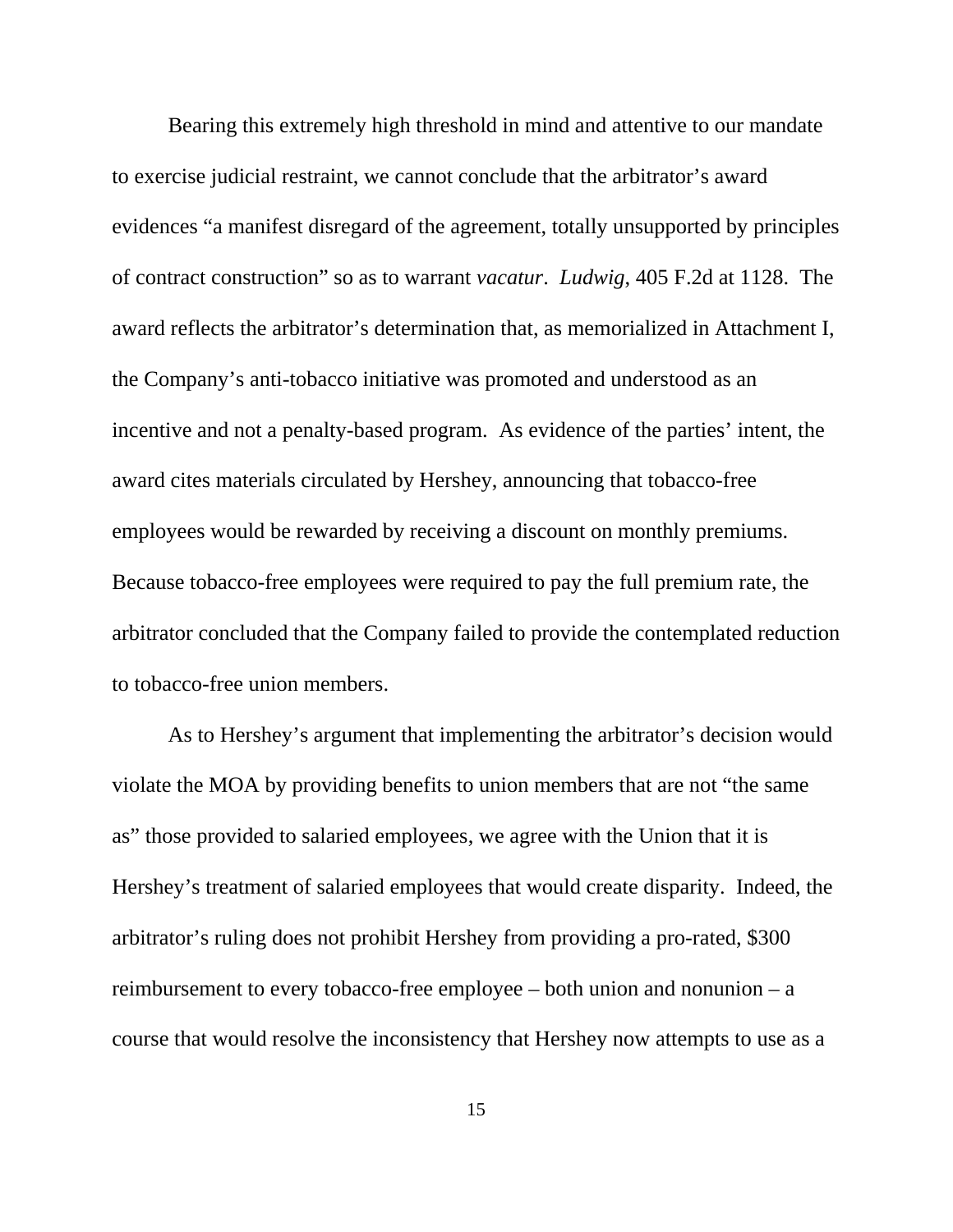basis for *vacatur*. Thus, it appears that it was Hershey's method of implementing the award, and not the award itself, which could be conceived to violate the MOA.

 We also note Hershey's position that the arbitrator's decision was based on representations made by the Company, extrinsic to the MOA, and not on an interpretation of Attachment I. However, the opinion and award, in referencing the parties' bargaining history and the materials distributed by Hershey to the Union, evidence that the arbitrator viewed the MOA "in light of its language, its context, and . . . other indicia of the parties' intention." *Akers Nat'l Roll Co.*, 712 F.3d at 160 (quoting *Ludwig*, 405 F.2d at 1128). Significantly, the Company does not argue that the term "tobacco-free differential" compels a penalty to tobacco users or proscribes a discount to non-users; even if Hershey had adopted such position, after bargaining for the decision of the arbitrator, the Company cannot avoid his decision merely because it disagrees with the result. *See*, *e.g.*, *Kane Gas Light & Heating Co. v. Int'l Bhd. of Firemen & Oilers*, 687 F.2d 673, 679 (3d Cir. 1982).

Given our analysis, and viewing the facts in the light most favorable to Hershey, we grant judgment on the pleadings in the Union's favor and deny Hershey's cross motion.

### **B. Arbitrability**

Turning to Count II of the Amended Complaint, pursuant to which Hershey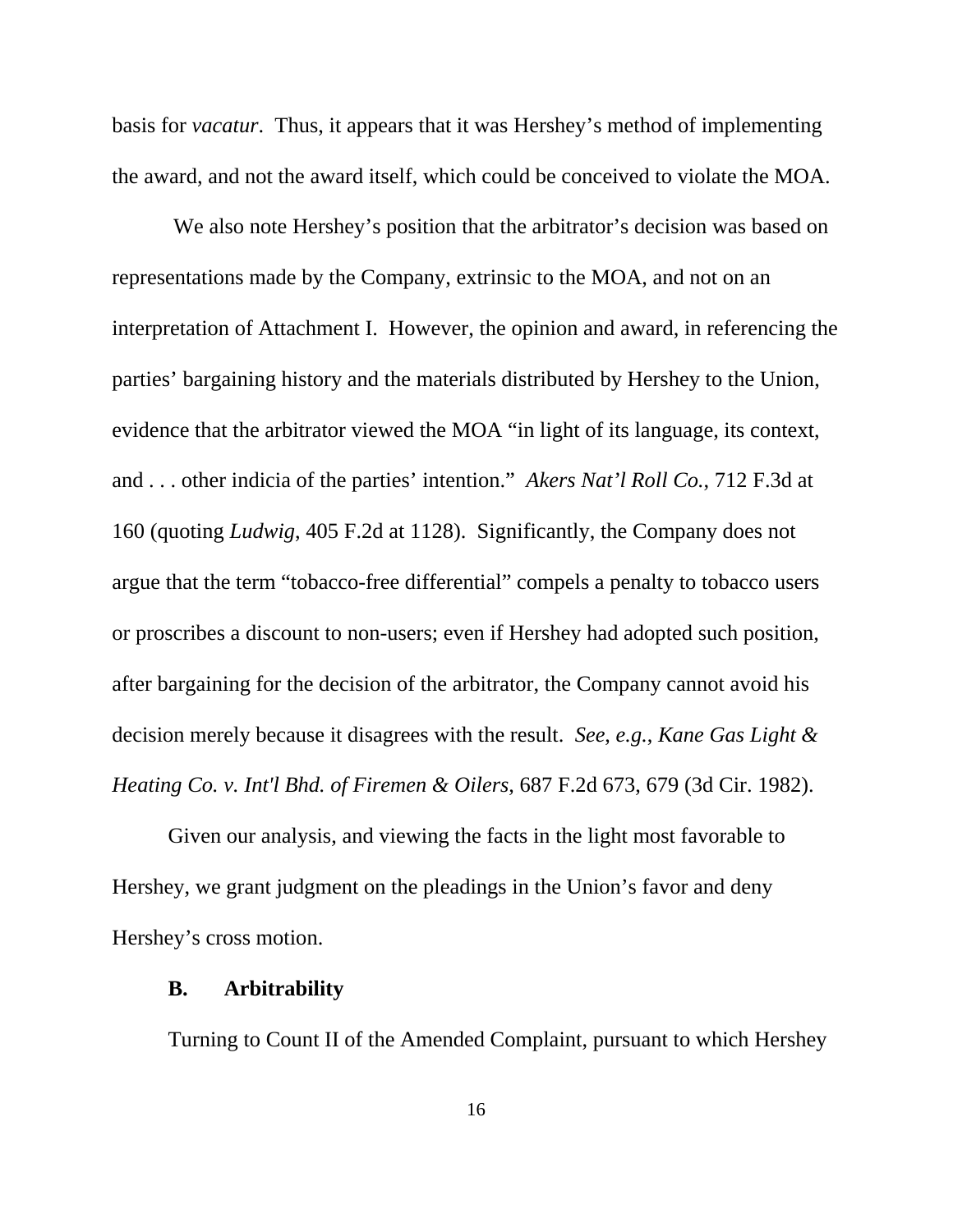seeks a declaratory judgment that certain of the Union's grievances are nonarbitrable, as noted, the Union advances a motion for judgment on the pleadings while Hershey argues that it is entitled to summary judgment. We address the former motion first.

## **1. Union's Motion for Judgment on the Pleadings**

In support of its motion, the Union maintains that the final clause of Attachment I does not remove the Attachment I Grievances from the purview of the general arbitration clause. It states that the Court should presume arbitrability based on the breadth of the CBA's arbitration provision, *see Battaglia v. McKendry*, 233 F.3d 720, 725 (3d Cir. 2000), and asserts that the final clause of Attachment I does not overcome the presumption, as it does not explicitly exclude the grievances from arbitration. *See Lukens Steel Co. v. United Steelworkers of Am.*, 989 F.2d 668, 673 (3d Cir. 1993) (citation omitted). In support, the Union highlights that the Attachment I language is inclusive, permitting that "any disputed amendments or changes that fall outside this Benefits Collaboration agreement *will be subject* to the grievance process." (Doc. 18-1, Ex. B) (emphasis added). By way of contrast, the Union notes that Paragraph 5 of the MOA expressly prohibits the "assert[ion] of any claim, in any form . . . challenging the Company's decision to close [the East Hershey plant]," underscoring that the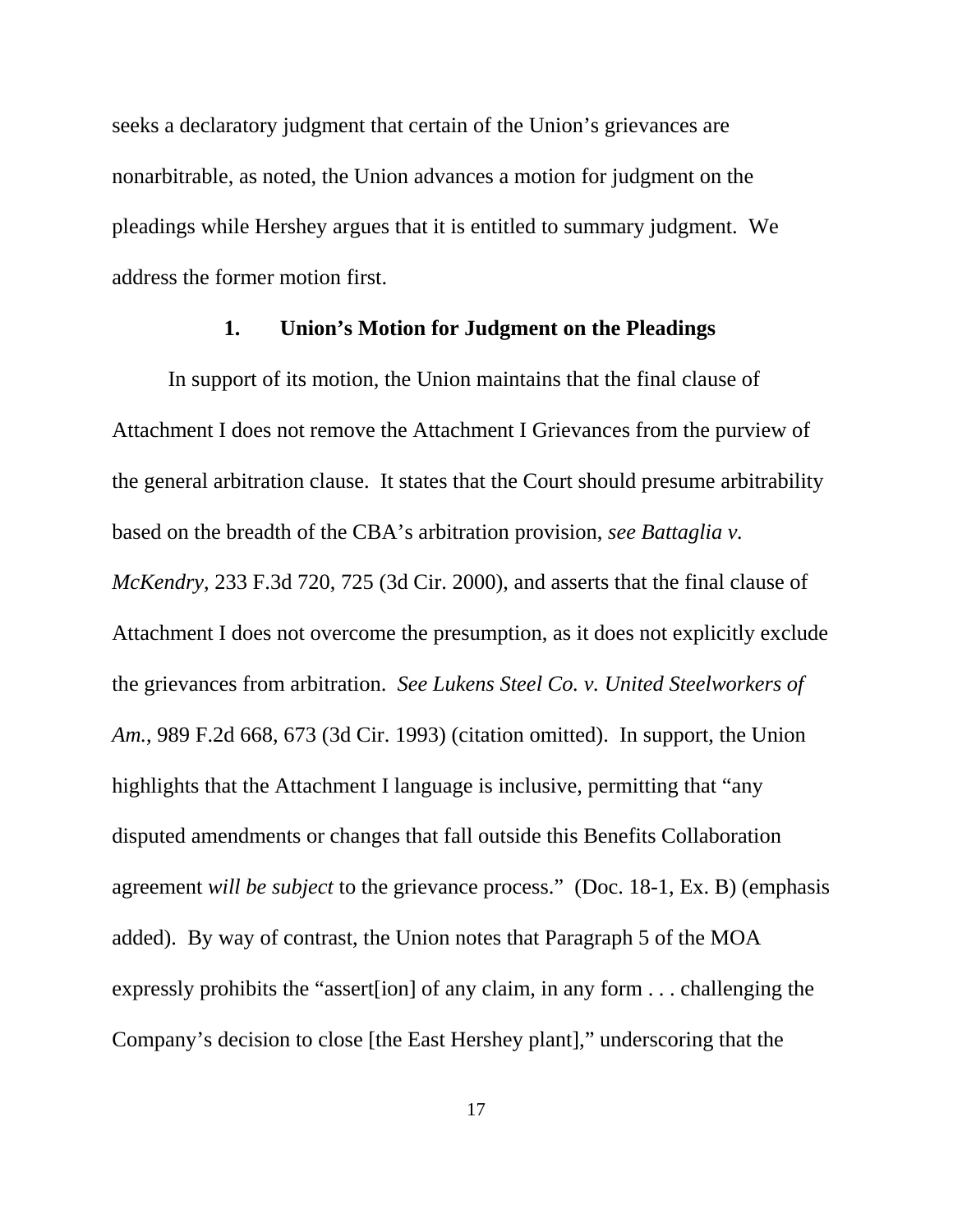parties knew how to exclude certain claims when they wanted to. (Doc. 18-1, Ex. B); *see Eichleay Corp.*, 944 F.2d at 1058 ("The [agreements] do in fact expressly exclude some issues from arbitration. . . . This indicates that the parties knew how to remove issues from arbitration when they wanted to."). As no other evidence indicates the parties' intent to exclude the Attachment I Grievances from arbitration, the Union maintains that they are arbitrable.

Additionally, applying the Attachment I language, the Union contends that the relevant grievances allege changes to health benefits which violate – *i.e.*, "fall outside" of – the Benefits Collaboration agreement, bringing the claims within the CBA's grievance procedures. The Union explains that the Attachment I Grievances each allege that Hershey has violated the terms of Attachment I, requiring a determination of the meaning and application of the agreement's provisions. For instance, the Union notes that the 2012 and 2013 Healthcare Grievances aver that Hershey breached Attachment I's cost containment limits, trending and premium calculation requirements, and retiree premium limitations. It also attributes that the Wellness Program Grievance challenges the Company's interpretation of "former hourly employee" as contained in Attachment I, which grievance, significantly, was sustained by an arbitrator. (Doc. 30-3, Ex. 3); *see supra* note 3. In addition, the Union notes that the 2012 and 2013 Tobacco-free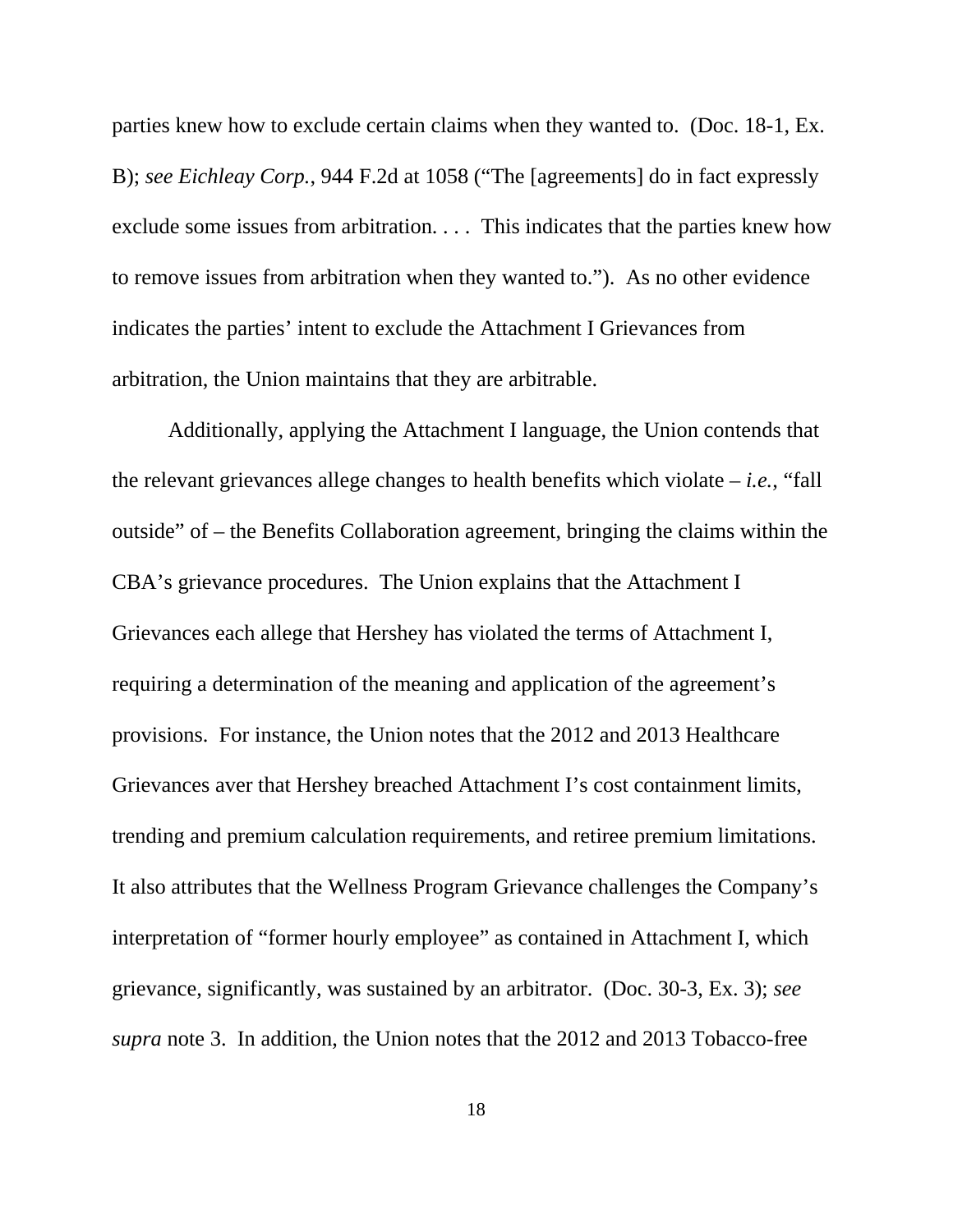Grievances, among other things, dispute the meaning of "tobacco-free differential." "A determination of whether an employer has lived up to the commitments it has made as embodied in a negotiated agreement," the Union asserts, "[is] precisely the type of dispute best and appropriately suited for determination by an arbitrator." (Doc. 37, p. 21).

Finally, to conclude that the Attachment I Grievances are not arbitrable, the Union asserts, would remove from arbitration any claims that company action violated the terms and conditions of Attachment I, rendering meaningless the rights for which the Union bargained. The Union clarifies that it is not disputing Hershey's authority to design and change benefits plans but, rather, seeking to enforce the limitations upon the Company's discretion as memorialized in Attachment I.

Hershey, in opposition, argues that the CBA's general arbitration procedures are constrained by the terms of the MOA, interpreting that Attachment I subjects to grievance procedures *only* "disputed amendments or changes that fall outside this Benefits Collaboration agreement." (Doc. 18, Ex. B). The Company asserts that the Union's relevant grievances "fall within" the scope of Attachment I because they allege violations of express provisions of Attachment I and, thus, are necessarily excluded from the CBA's grievance process. Hershey notes, for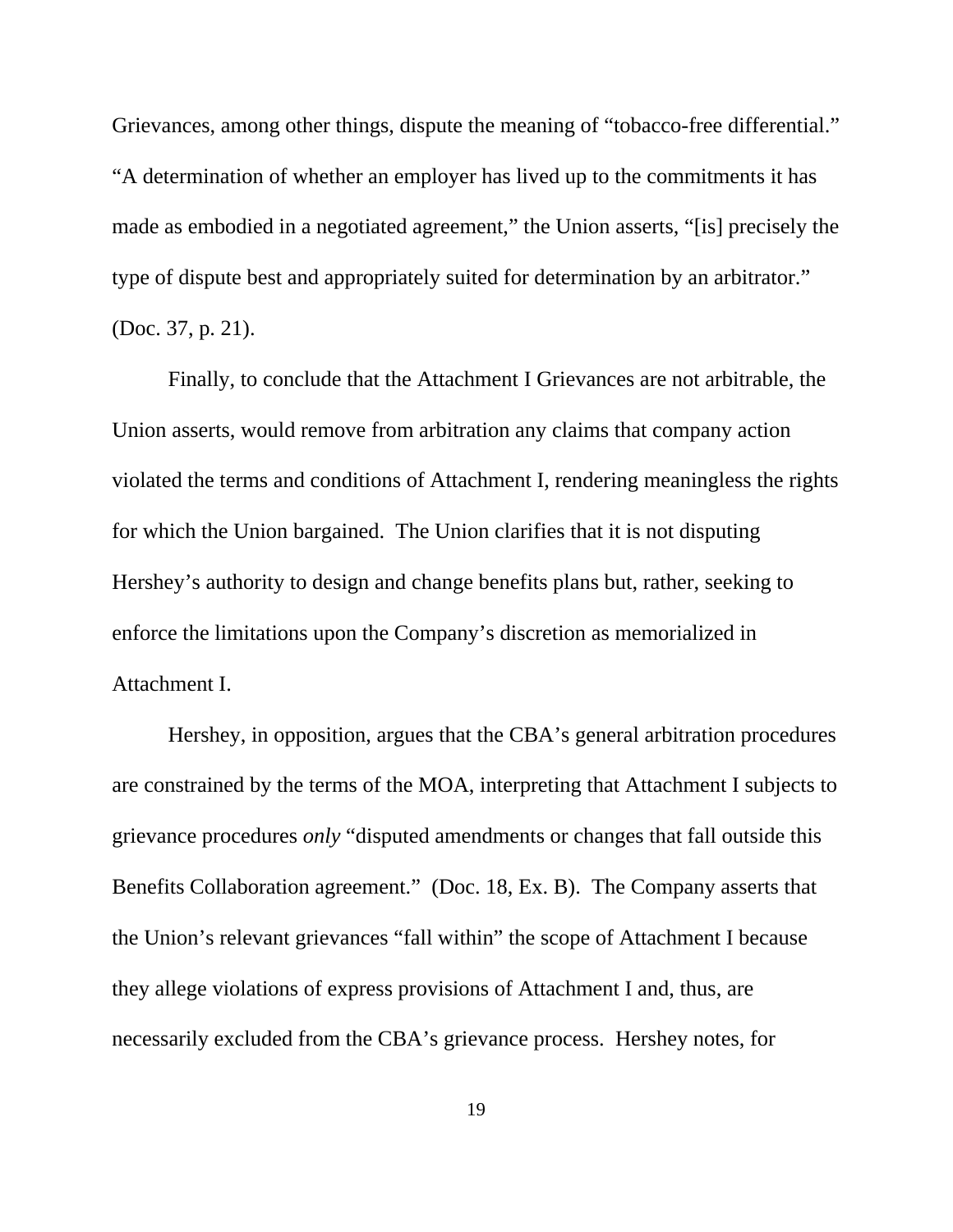example, that the 2011 and 2012 Healthcare Grievances dispute the Company's implementation of the provisions contained in Attachment I (concerning, *e.g.*, costsharing, premium calculation, and trending) but that the Union does not contend that Hershey failed to apply the provisions entirely. As the design and implementation of benefits plans for all employees is within Hershey's prerogative, the Company argues, these matters are not subject to grievance procedures. Hershey further explains that "the Union acceded to Hershey's exclusive right to create plan design, make future changes to the benefits provided, determine the contributions paid by its employees, and, for Union employees, to apply the costing limitations set forth in Attachment I," and, in doing so, gave up its right to lodge relevant grievances. (Doc. 48, p. 28). To adopt the Union's position, Hershey asserts, would be to effectively abnegate the final clause of Attachment I.

Lastly, the Company generally notes that a purpose of Attachment I was to authorize Hershey to institute uniform benefits plans to its salaried and union employees in order to control its costs. Such purpose would be defeated, it maintains, if the Union were permitted to grieve benefits changes in order to modify union members' plans alone. The Company also notes that underlying its decision to expand facilities within the Union's jurisdiction was an understanding that it would be able to achieve cost savings through the benefits collaboration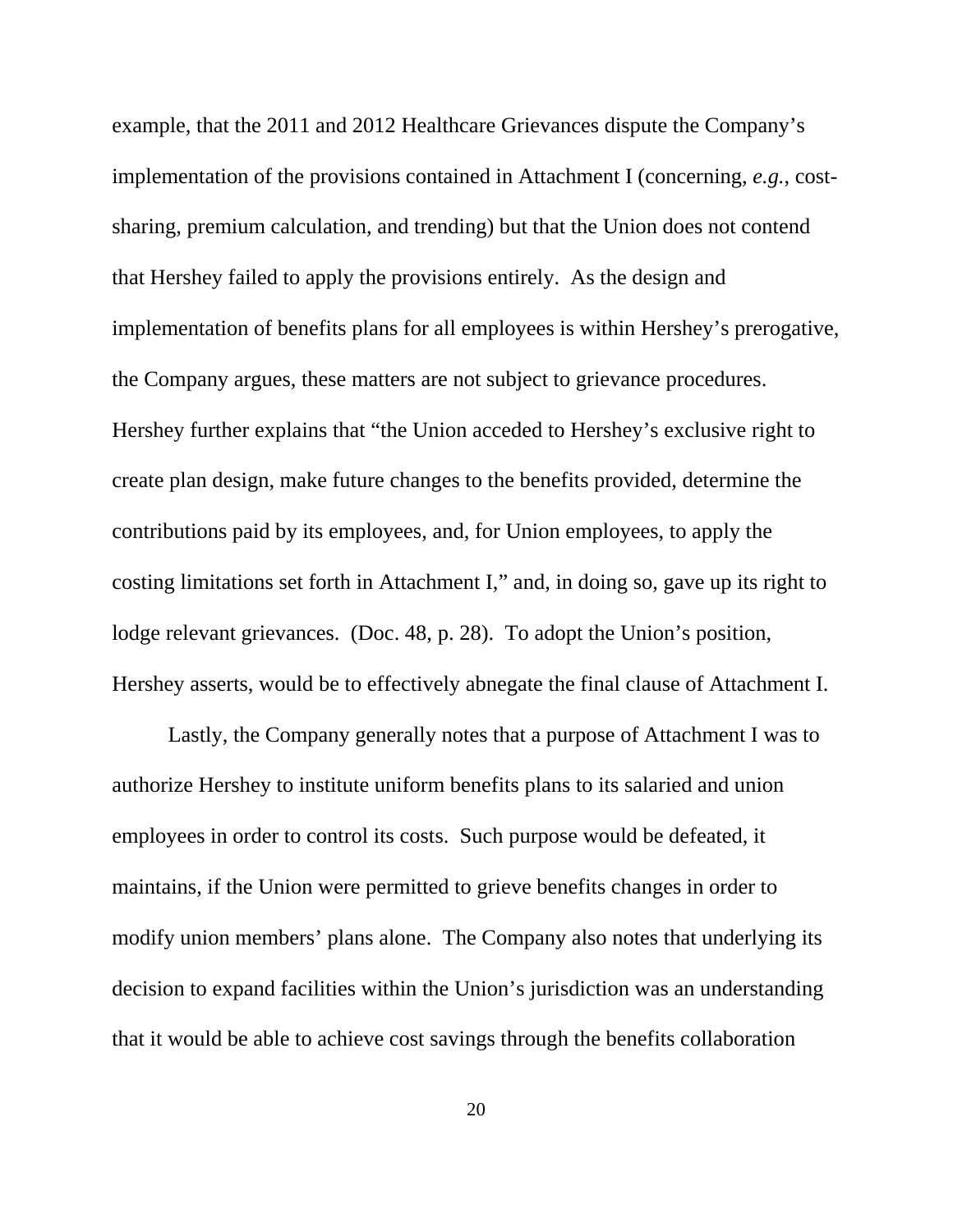program, stating that, otherwise, it could have relocated elsewhere.<sup>4</sup>

In determining whether a dispute is subject to grievance procedures, we generally presume arbitrability where an arbitration clause is drafted expansively. *See Battaglia*, 233 F.3d at 725; *cf. Local 827, Int'l Bhd. of Elec. Workers v. Verizon N.J., Inc.*, 458 F.3d 305, 310 (3d Cir. 2006) (stating that the presumption of arbitrability does not apply in all circumstances, namely where the arbitration clause is narrowly written). The presumption may be overcome if the CBA includes "an express provision excluding a particular grievance from arbitration," and, barring that, "only the most forceful evidence of a purpose to exclude the claim from arbitration can prevail." *United Steelworkers of Am. v. Lukens Steel Co.,* 969 F.2d 1468, 1475 (3d Cir. 1992) (quoting *AT&T Techs., Inc. v. Commc'ns Workers of Am.*, 475 U.S. 643, 650 (1986)) (internal quotation marks omitted). Accordingly, the Third Circuit has delineated three questions to consider in determining arbitrability: "(1) Does the present dispute come within the scope of the arbitration clause?[;] (2) does any other provision of the contract expressly exclude this kind of dispute from arbitration?[;] and (3) is there any other 'forceful

<sup>&</sup>lt;sup>4</sup> Hershey's opposition brief additionally presents materials outside of the pleadings, relevantly: (1) the declaration of Steven R. Tilley; (2) the declaration of Debora Robare; and (3) the transcript of oral argument held before this Court on April 23, 2013. We will exclude these matters for purposes of considering the Union's motion. *See* FED. R. CIV. P. 12(d) (directing that a motion for judgment on the pleadings be treated as one for summary judgment where matters outside of the pleadings are presented and not excluded by the Court).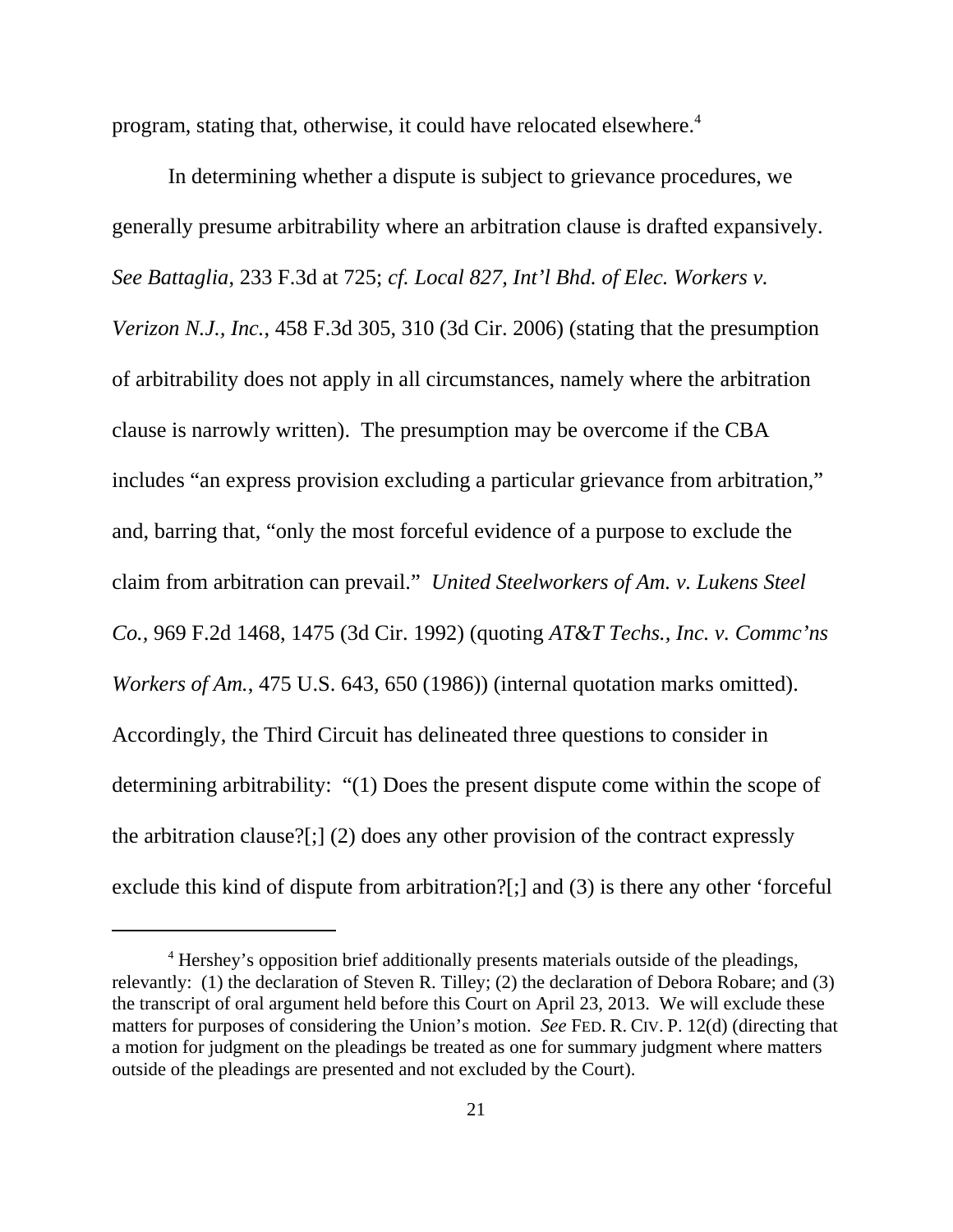evidence' indicating that the parties intended such an exclusion?" *United Steelworkers of Am. v. Rohm & Haas Co.*, 522 F.3d 324, 332 (3d Cir. 2008) (quoting *E.M. Diagnostic Sys., Inc. v. Local 169, Int'l Bhd. of Teamsters*, 812 F.2d 91, 95 (3d Cir. 1987)) (internal quotation marks omitted).

Here, the CBA's general arbitration provision is drafted broadly to encompass any disputes arising between the Company and the Union or its members, and, as such, we apply a presumption of arbitrability.

As to whether the final clause of Attachment I constitutes an express provision excluding a particular grievance from arbitration, we note, significantly, that the clause is phrased inclusively and permissively. That is, the clause affirms that grievances that concern "disputed amendments or changes that fall outside this Benefits Collaboration agreement" are subject to the grievance process. To interpret the clause as an exception to the CBA's arbitration provision would require us to infer that changes that *do not* fall outside of the Benefits Collaboration Agreement are *not* subject to arbitration. That the subject language requires us to employ such inductive reasoning to construe it as exclusionary suggests that it does not preclude the Union's grievances from arbitration. Indeed, "[a]greements that require us to *assume* that an issue has been excluded from arbitration cannot be said to *expressly exclude* that issue." *Lukens Steel Co.,* 969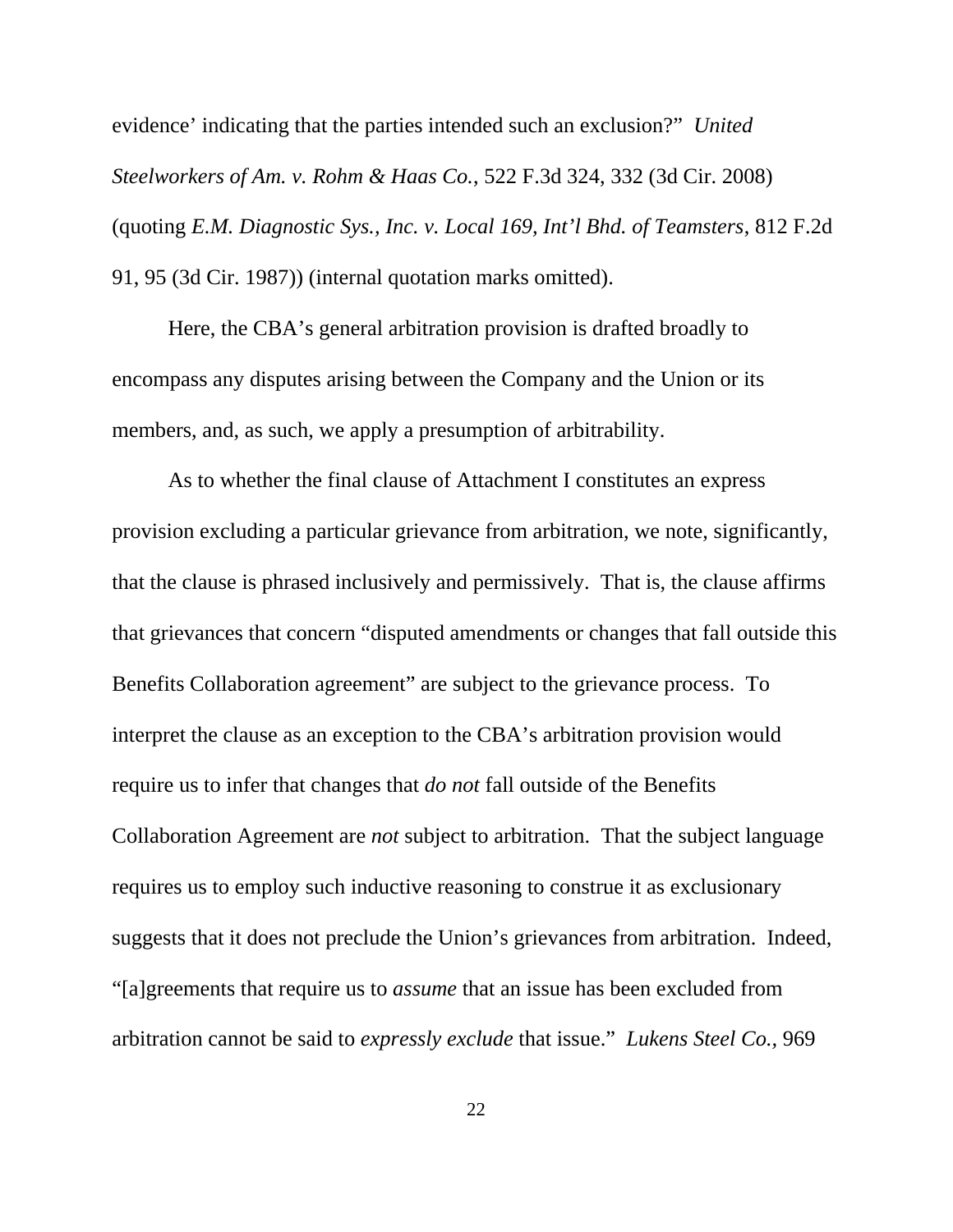F.2d at 1476 (emphasis in original and footnote omitted). As the parties point to no other relevant exception to the CBA's arbitration clause, we cannot say that the MOA expressly excludes the Union's grievances from arbitration.

Lastly, we turn to whether Hershey has proffered forceful evidence of the parties' intent to exclude the Attachment I Grievances from arbitration. At most, Hershey has shown that the parties agreed that the Company had the authority to implement benefits plans that were the same for both union and nonunion employees. However, we are directed to no evidence leading us to conclude that, where those changes violate the terms of Attachment I, the parties understood the Union to have relinquished its rights to enforce the agreement. Importantly, it is not for this Court to consider the merits of the grievances, but only whether the parties have agreed that an arbitrator may do so. *See Rohm & Haas*, 522 F.3d at 331 (citing *Lukens Steel Co.*, 989 F.2d at 672). Also, as a practical matter, to find in Hershey's favor would leave the Union no recourse to enforce the MOA.

Accordingly, as no exclusionary term or forceful evidence persuades us otherwise, we find that the Attachment I grievances are arbitrable and the Union is entitled to judgment in its favor. In the interest of thoroughness, however, we address Hershey's summary judgment motion.

# **2. Hershey's Motion for Summary Judgment**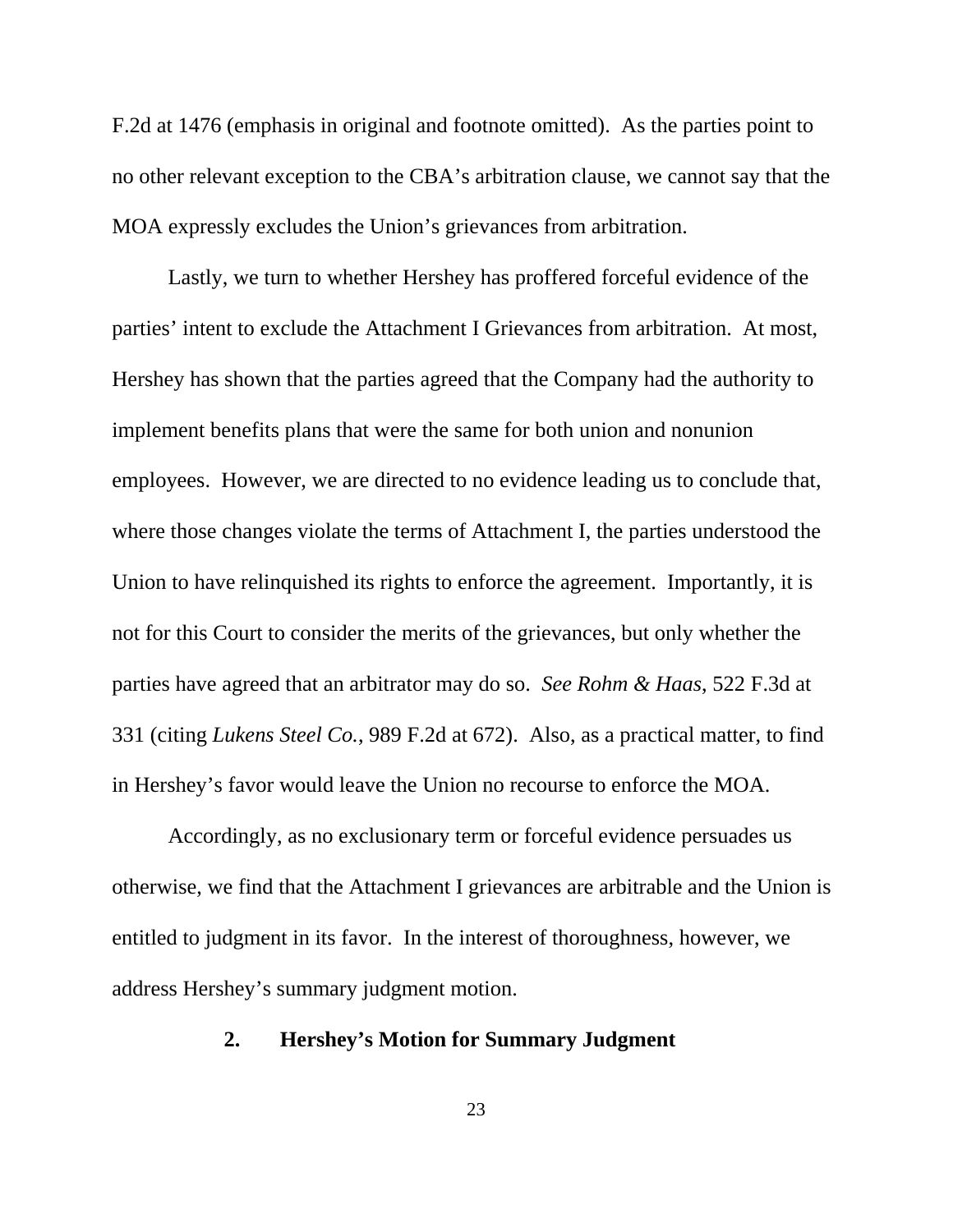In support of its motion for summary judgment, Hershey additionally outlines the bargaining process preceding the execution of the MOA. The closure of the East Hershey plant was part of the Company's comprehensive program aimed at improving performance and reducing operating costs. (Doc. 44, ¶ 3-4). In considering relocating some of its operations to the West Hershey plant, the Company undertook negotiations with the Union, which represented employees at both locations. (*Id.* ¶ 5-6). Discussions began in March of 2010, at which point Hershey explained to the Union's Business Manager, Dennis Bomberger, that for the West Hershey plant to be a competitive option for development, the parties would need to eliminate an \$8 million disadvantage from wages and benefits presently offered to the Union, and Hershey would require flexible operating principles and work rules. (*Id.* ¶ ¶ 9, 11). Hershey specifically communicated to Bomberger that it wished to implement benefits harmonization, such that all benefits plans would be the same for all domestic workers – union and non-union. (*Id.* ¶ 14). During the course of negotiations, Fred Boltz, the Union president, was also briefed by Hershey on these matters. (*Id.* ¶ 17).

On April 21, 2010, the Company presented a proposal for benefits harmonization, later labeled "Benefits Collaboration," posing that the benefits plan would feature one pool of participants and that Hershey would have exclusive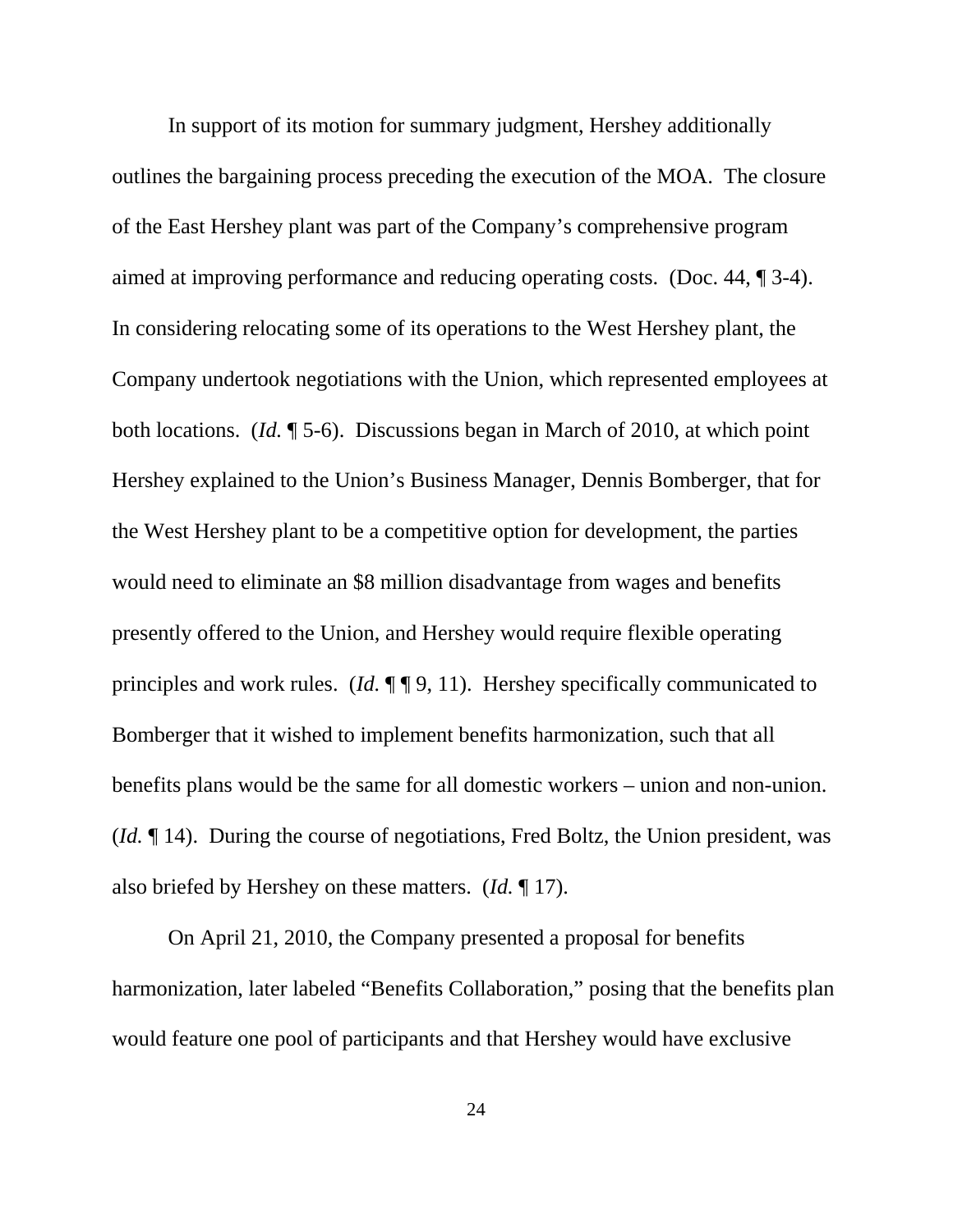authority to create plan design and make future plan changes. (*Id.* ¶ ¶ 19-20). At that time, the Union did not object to Hershey's exclusive authority to implement plan changes or raise the right to grieve those changes, but did advance a concern regarding cost controls. (*Id.*  $\P$  **1** 21-23). Hershey presented a new proposal on April 23, 2010, among other things, retaining its exclusive right – with minor limitation – to create benefits plans and implement changes, and restricting cost impact for Union members. (*Id.* ¶ 24).

On April 26, 2010, Boltz first questioned whether the Union could grieve plan design or changes, and Steven R. Tilley, the Company's Human Resources Director, explained that the Union would have no such right. (*Id.* ¶ | 26-27). Thereafter, on April 30, 2010, Bomberger agreed that Hershey would have exclusive control to determine plan design and future changes, so long as cost limitations were included. (*Id.* ¶ 31). The company acquiesced, incorporating certain costing methodologies (*i.e.*, the Murphy formula). (*Id.*).

As to the grievance issue, Bomberger suggested that the Union be permitted to grieve issues "beyond the scope" of the Benefits Collaboration agreement, and Hershey advised Bomberger and Boltz that it would agree with the proposal. (*Id.* ¶ ¶ 32-33). Hershey added the relevant language to Attachment I, pertinently stating that "any disputed amendments or changes that fall outside this Benefits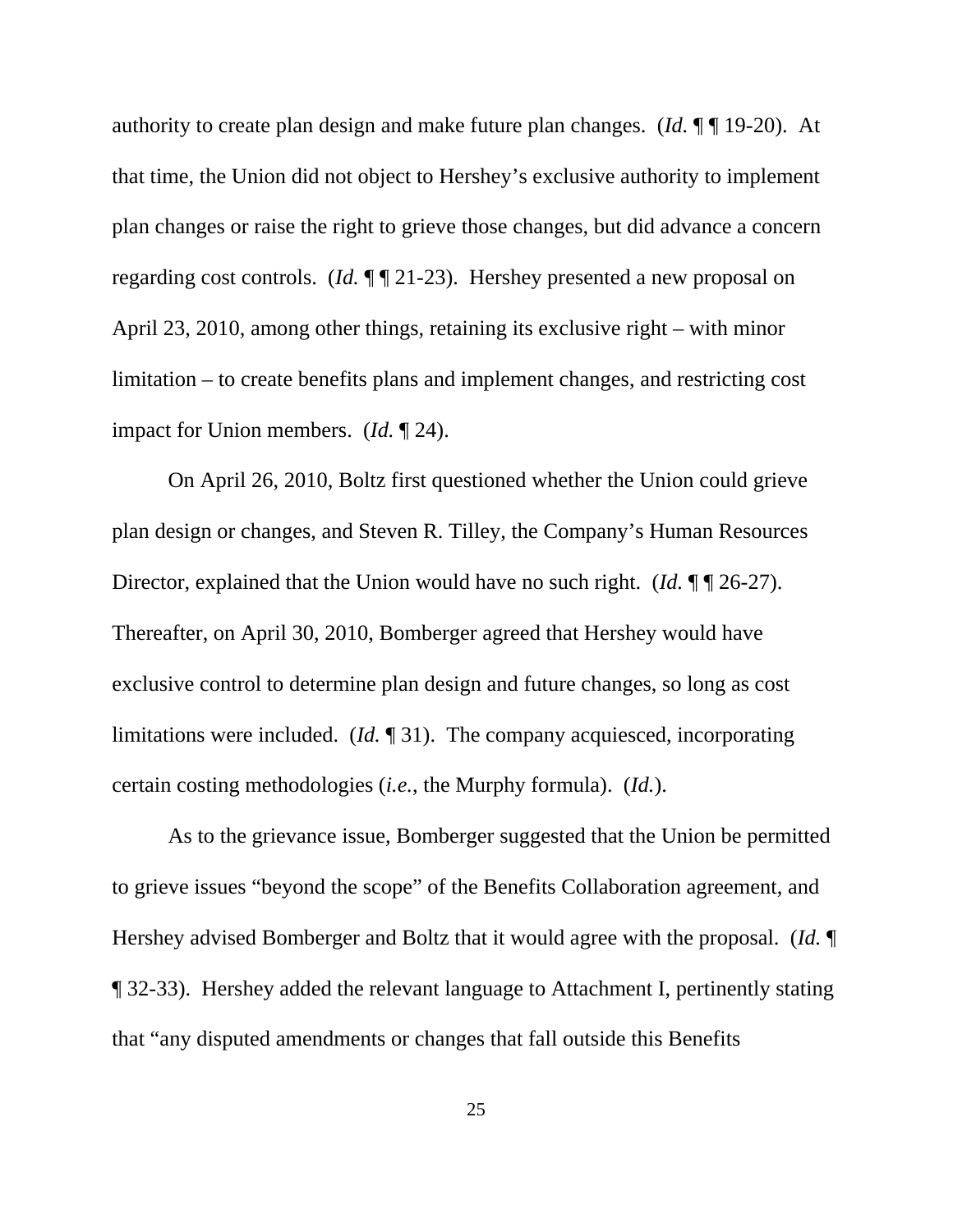Collaboration agreement will be subject to the grievance process," and the parties entered the MOA on May 28, 2010. (*Id.* ¶ ¶ 38-39).

Hershey additionally maintains that, at oral argument before this Court, the Union conceded that the final clause of Attachment I operates to restrict the CBA's arbitration provision. (Doc. 44-2, Ex. D., p. 13). Such concession, the Company argues, should be considered a judicial admission that the arbitration clause does not apply to the Union's grievances. Also, the Company contends that all benefits plan changes applicable to the Union satisfied the cost restrictions set forth in Attachment I, (Doc. 44, ¶ 68), such that the Union's only dispute concerned Hershey's discretion to implement benefits plan changes.

Even considering this proffer, we find that Hershey has failed to adduce the requisite forceful evidence to overcome the presumption of arbitrability. Also, to the extent Hershey attempts to reach the merits of the underlying grievances, in stating that the Company complied with Attachment I's cost restrictions, we decline to, as our role is constrained to determining whether a particular dispute may be submitted to arbitration. *See Rohm & Haas*, 522 F.3d at 331 (citing *Lukens Steel Co.*, 989 F.2d at 672).

# **V. CONCLUSION**

For the reasons articulated herein, the Union's motion for judgment on the